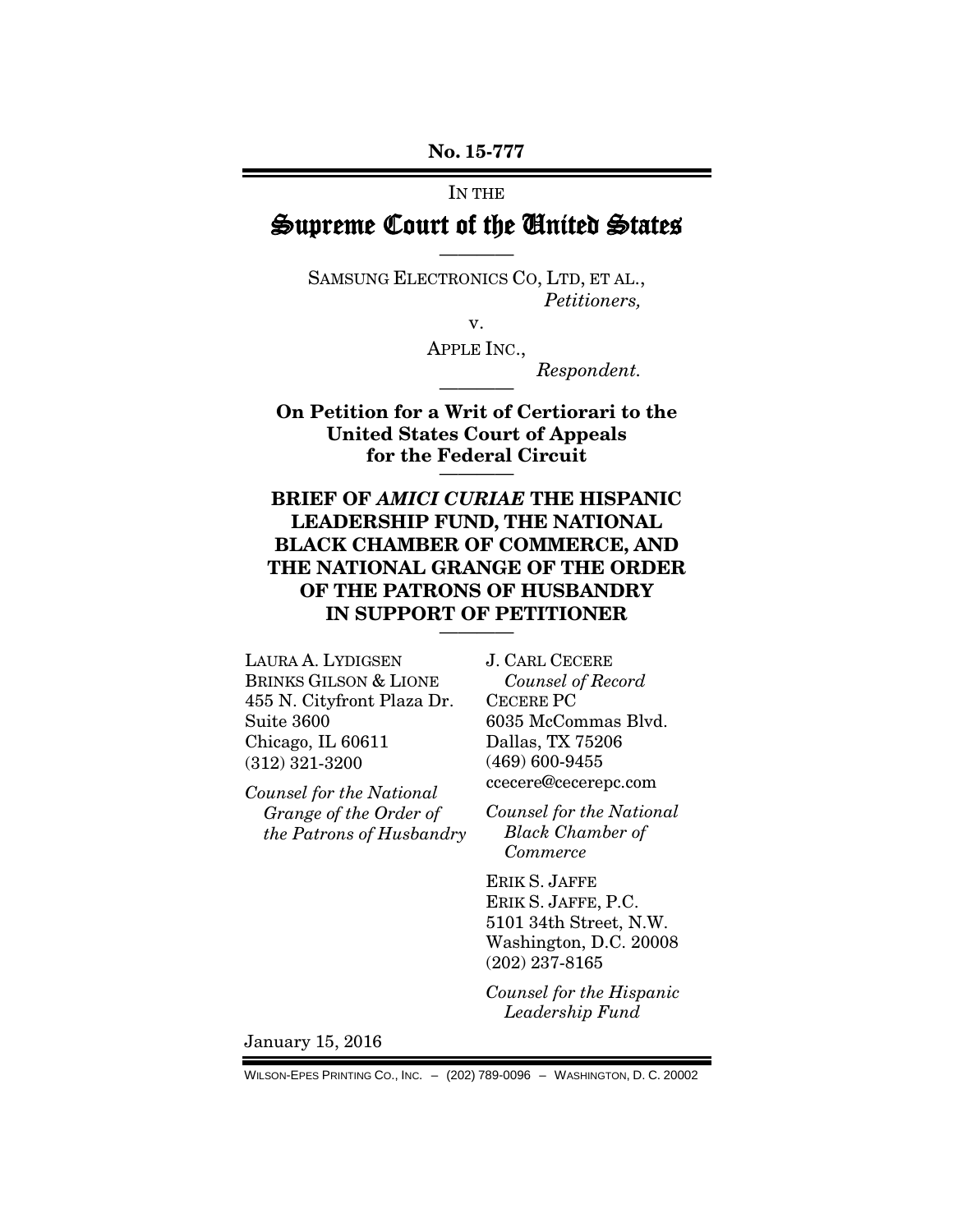# TABLE OF CONTENTS

|                                                                                                                                       | ii             |
|---------------------------------------------------------------------------------------------------------------------------------------|----------------|
| INTEREST OF AMICI CURIAE                                                                                                              | $\mathbf{1}$   |
| SUMMARY OF THE ARGUMENT                                                                                                               | $\overline{2}$ |
|                                                                                                                                       | 5              |
| THE MEASURE OF DAMAGES APPLIED<br>BELOW THREATENS TO IMPEDE THE<br>SOCIAL AND ECONOMIC PROGRESS OF<br>MINORITY, RURAL, AND LOW-INCOME | 5              |
| A. The risk of excessive design patent<br>damages imposes a special burden on<br>entrepreneurs from minority and rural                | 5              |
| B. The risk of total-profit disgorgement<br>damages also threatens the affordability<br>of Internet access for minority, rural, and   | 10             |
| 1. Drastically excessive design-patent<br>damage awards threaten to raise the                                                         | 10             |
| 2. Smartphones play a vital role in<br>providing marginalized communities                                                             | 12             |
| Increasing smartphone prices will<br>3.<br>make Internet access prohibitively<br>expensive for millions in these                      |                |
| marginalized communities                                                                                                              | 17             |
|                                                                                                                                       | 19             |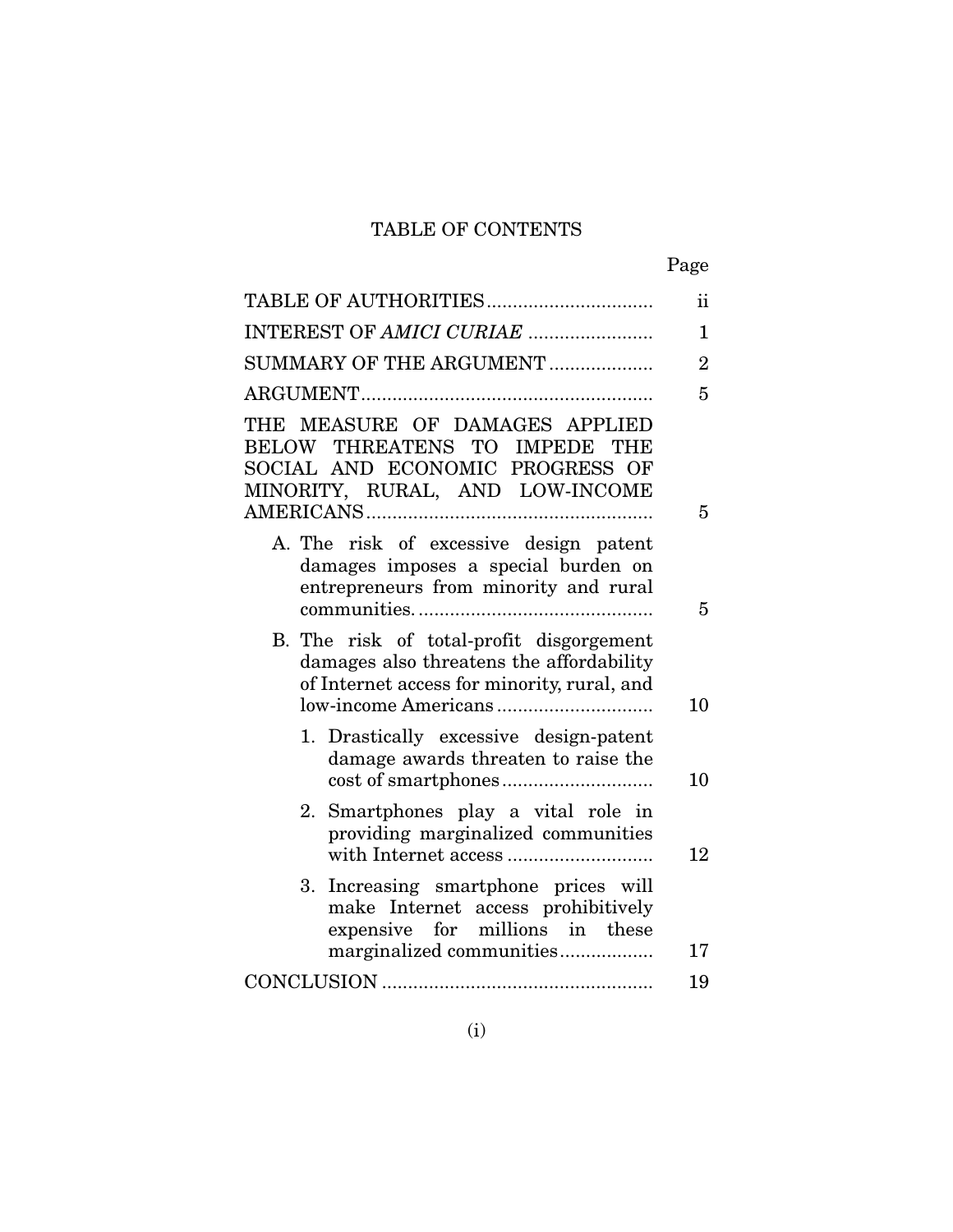# ii TABLE OF AUTHORITIES

| CASES |  |  |  |  |
|-------|--|--|--|--|
|-------|--|--|--|--|

 $\text{Page}(\mathbf{s})$ 

|  | Nordock, Inc. v. Systems, Inc., 803 F.3d |  |  |
|--|------------------------------------------|--|--|
|  |                                          |  |  |

## **STATUTES**

| 6 |
|---|
|   |
|   |

# OTHER AUTHORITIES

| Gordon Arbuckle Jr., Iowa State Univ.                                                                                                                                                                                                                                            |    |
|----------------------------------------------------------------------------------------------------------------------------------------------------------------------------------------------------------------------------------------------------------------------------------|----|
| Extension and Outreach, <i>Iowa State</i>                                                                                                                                                                                                                                        |    |
| Survey Shows Farmers Using Infor-                                                                                                                                                                                                                                                |    |
| mation Technology for Decision-making                                                                                                                                                                                                                                            |    |
| (Sept. 23, 2015), http://www.extension                                                                                                                                                                                                                                           |    |
| .iastate.edu/article/iowa-state-survey-                                                                                                                                                                                                                                          |    |
| shows-farmers-using-information-techno                                                                                                                                                                                                                                           |    |
|                                                                                                                                                                                                                                                                                  | 17 |
| Ann Armstrong et al., The Smartphone<br>Royalty Stack: Surveying Royalty<br>Demands For The Components Within<br>Modern Smartphones, WilmerHale (Apr.<br>2014), https://www.wilmerhale.com/<br>uploadedFiles/Shared_Content/Editorial/<br>Publications/Documents/The-Smartphone- |    |
| Royalty-Stack-Armstrong-Mueller-Syrett.                                                                                                                                                                                                                                          |    |
|                                                                                                                                                                                                                                                                                  | 11 |
| Colleen Chien, Startups and Patent Trolls,                                                                                                                                                                                                                                       |    |
| 17 Stan. Tech. L. Rev. 461 (2014)                                                                                                                                                                                                                                                |    |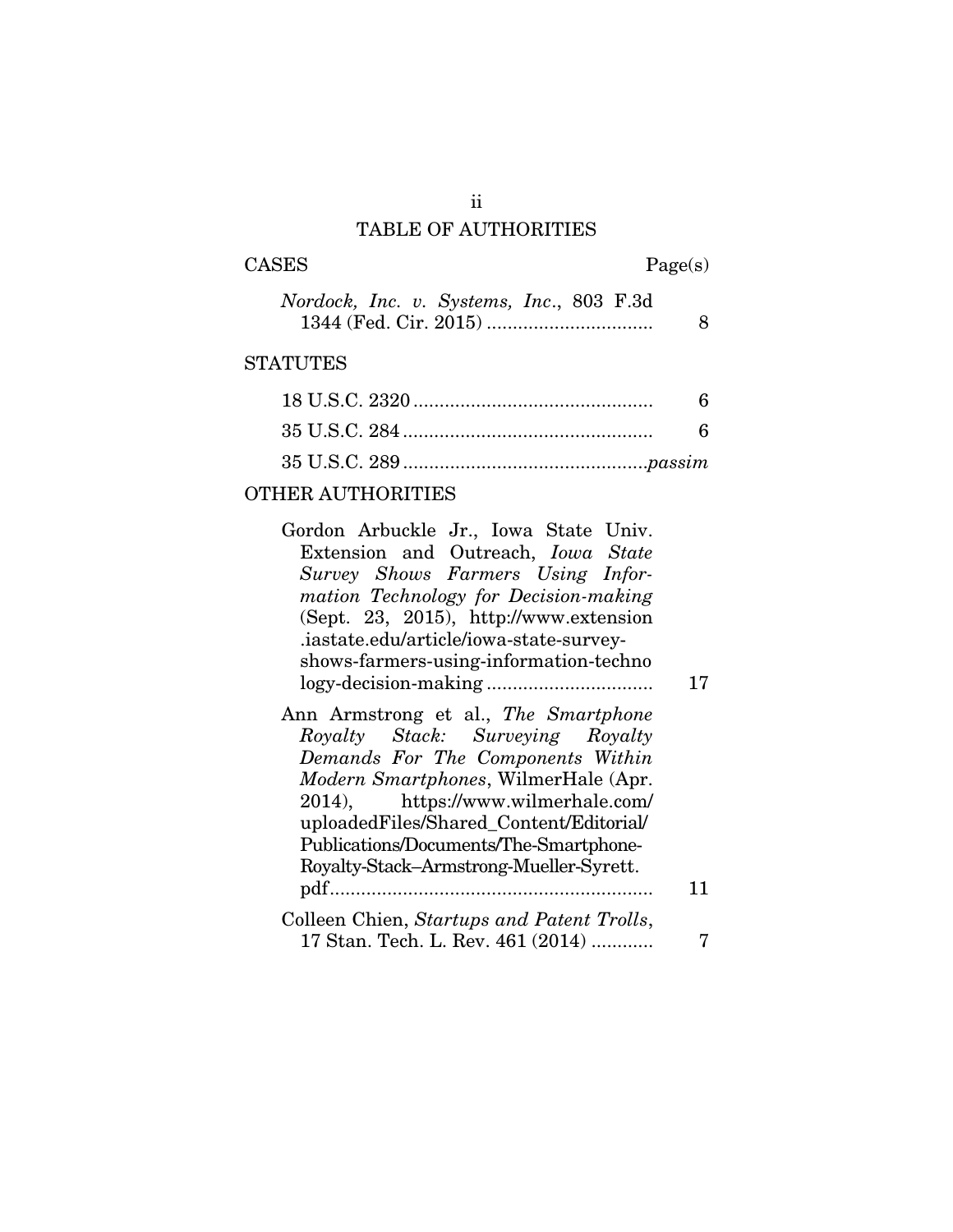| Lisa M. Coleman, Creating a Path to<br>Universal Access: The FCC's Network<br>Neutrality Rules, the Digital Divide, &<br>the Human Right to Participate in<br>Cultural Life, 30 Temp. J. Sci. Tech. &                                                                                                                                      | 14 |
|--------------------------------------------------------------------------------------------------------------------------------------------------------------------------------------------------------------------------------------------------------------------------------------------------------------------------------------------|----|
| ConnectEd Initiative, Exec. Office of the<br>President, https://www.whitehouse.gov/<br>issues/education/k-12/connected                                                                                                                                                                                                                     | 16 |
| Council of Econ. Advisors, Exec. Office of<br>the President, Strengthening the Rural<br>Economy - the Current State of Rural<br>America, https://www.white house.gov/ad<br>ministration/eop/cea/factsheets-reports/st<br>rengthening-the-rural-economy/the-curr                                                                            |    |
| DLM, Contact Us, http://www.dlminc.net/                                                                                                                                                                                                                                                                                                    | 8  |
| Robert W. Fairlie et al., U.S. Dep't of Com-<br>merce, Minority Bus. Dev. Agency,<br>Disparities in Capital Access between<br>Minority and Non-Minority-Owned Busi-<br>nesses: the Troubling Reality of Capital<br>Limitations Faced by MBEs (2010),<br>http://people.ucsc.edu/~rfairlie/presentat<br>ions/Disparities%20in%20Capital%20Ac |    |
| FCC, Connecting America: the National<br>Broadband Plan 129 (2011), https://trans                                                                                                                                                                                                                                                          |    |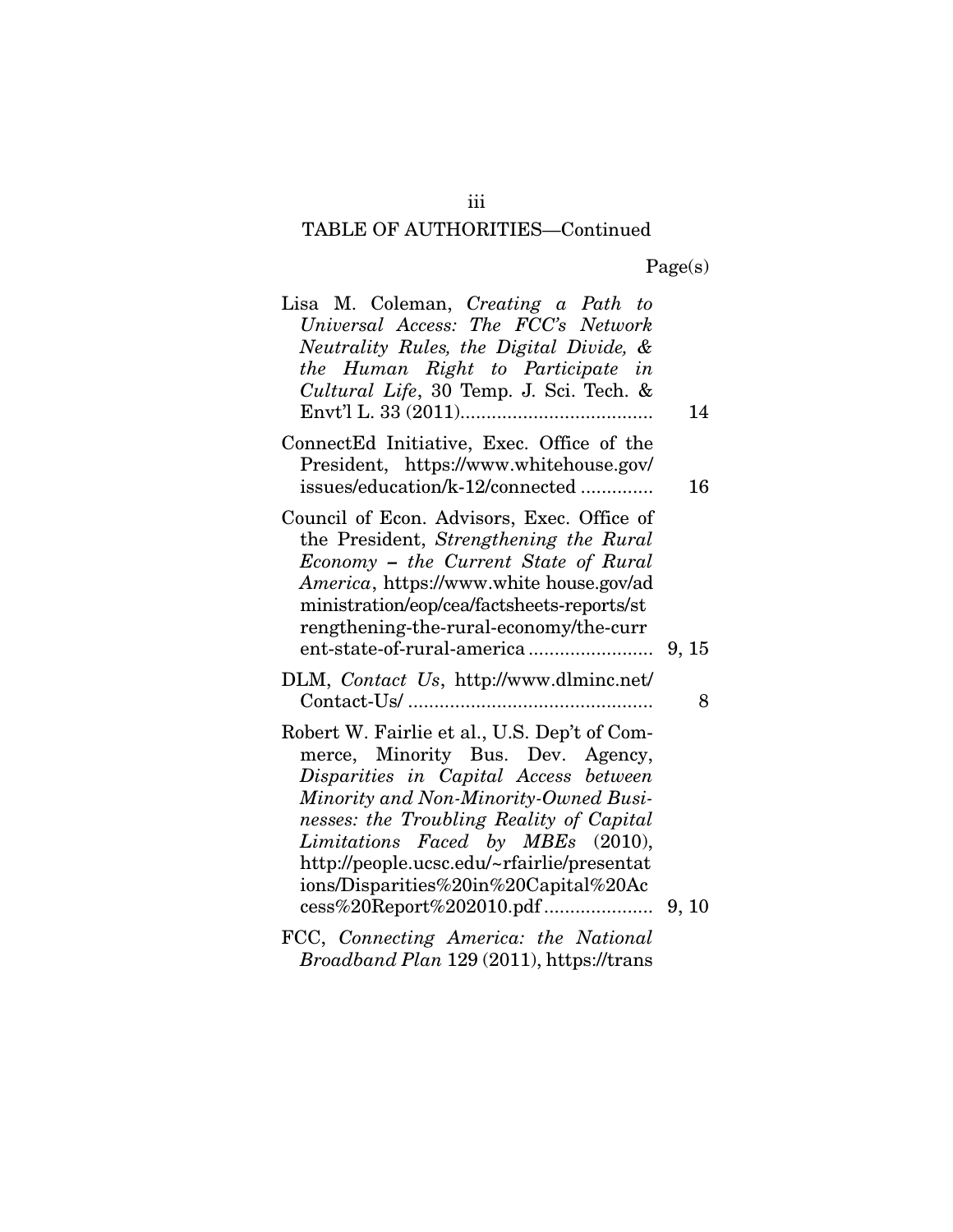|  | Page(s) |
|--|---------|
|  |         |

| ition.fcc.gov/national-broadband-plan/na<br>tional-broadband-plan.pdf                                                                                                                                      | 14 |
|------------------------------------------------------------------------------------------------------------------------------------------------------------------------------------------------------------|----|
| Robin Feldman, Patent Demands and<br>Startup Companies: The View from the<br>Venture Capital Community 49 (UC<br>Hastings Research Paper No. 75, 2013)                                                     | 7  |
| The Hispanic Inst., <i>Hispanic Broadband</i><br>Access: Making the Most of the Mobile,<br>Connected Future, Mobile Future, July<br>2012, http://www.thehispanicinstitute<br>.net/files/u2/Full_Text_3.pdf | 16 |
| Lynette Holloway, Apple vs. Samsung:<br>Could Ruling Widen Digital Divide?,<br>NewsOne, 2014, http://newsone.com/300                                                                                       | 18 |
| John B. Horrigan et al., Pew Research Ctr.,<br>Home Broadband 2015 (Dec. 12, 2014),<br>http://www.pewinternet.org/files/2015/12<br>/Broadband-adoption-full. pdf                                           | 15 |
| HUD, Understanding the Broadband<br>Access Gap, PDR Edge, https://www.hud<br>user.gov/portal/pdredge/pdr_edge_featd                                                                                        | 14 |
| Stephen Kiebzak et al., The Effect of Patent<br>Litigation and Patent Assertion Entities<br>on Entrepreneurial Activity (MIT Sloan<br>Sch. of Mgmt., Working Paper No. 5095-                               |    |
|                                                                                                                                                                                                            | 7  |

iv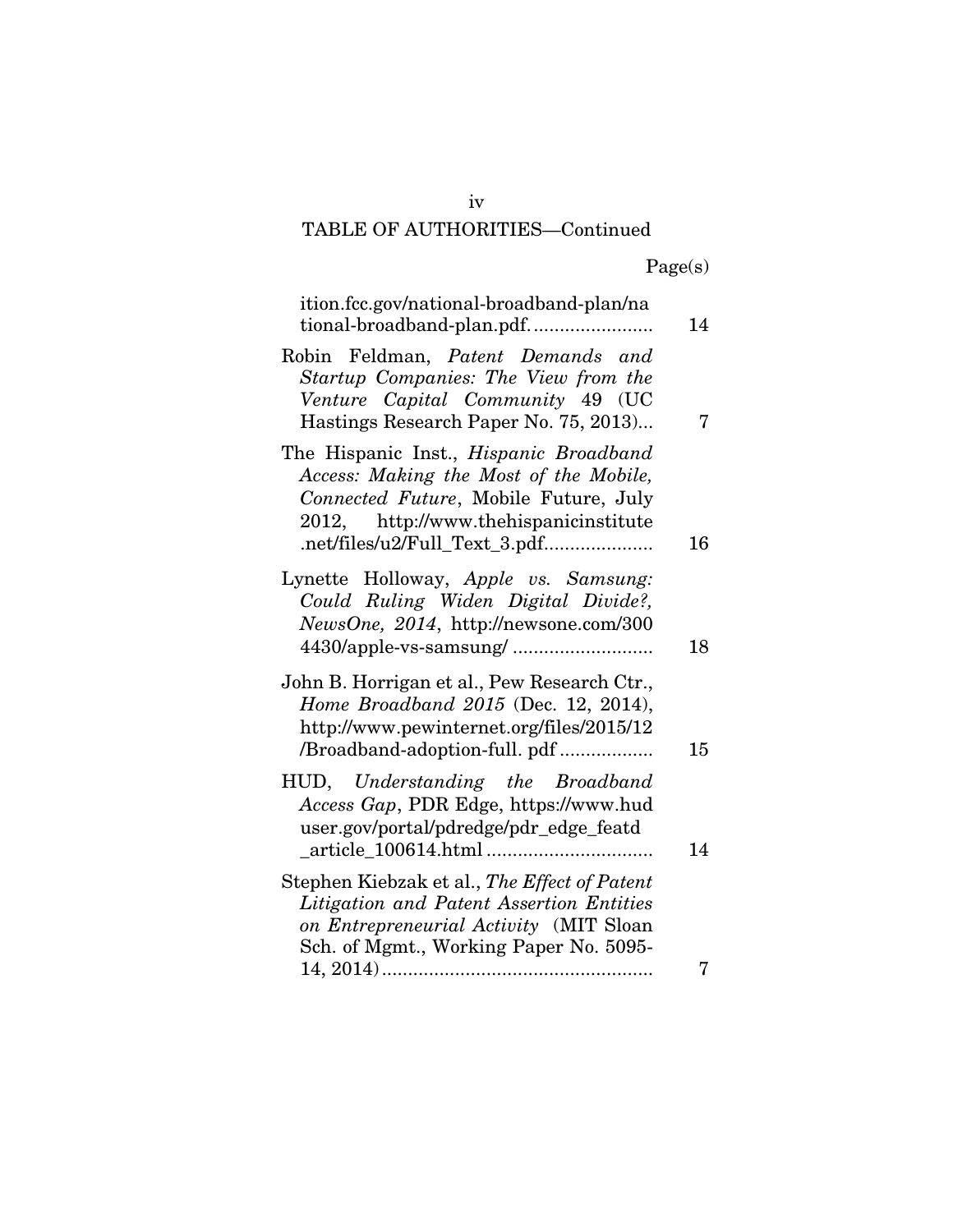| Deborah Markley et al., RUPRI, Access to<br>Capital in Rural America: Supporting<br>Business Startup, Growth and Job<br>Creation in the Wake of the Great<br>Recession, Interim Brief (Apr. 2012)<br>http://www.rupri.org/Forms/CapitalMar                                                                                                |    |
|-------------------------------------------------------------------------------------------------------------------------------------------------------------------------------------------------------------------------------------------------------------------------------------------------------------------------------------------|----|
| Scott Martin, Consumers likely to feel<br><i>impact of Apple defeat of Samsung</i> , USA<br>Today, August 27, 2012, http://usatoday<br>30.usato day.com/tech/news/story/2012-<br>08-25/apple-samsung-patent-trial-impac                                                                                                                   | 12 |
| NPD Group, U.S. Smartphone Sales among<br>Consumers Earning Less than \$30,000<br>Grow More Than 50 Percent, According to<br>the NPD Group (Apr. 15, 2015), https://<br>www.npd.com/wps/portal/npd/us/news/<br>pressreleases/2015/us-smartphone-sales-<br>among-consumers-earning-less-than-300<br>00-grow-more-than-50-percent-according | 17 |
| Devah Pager et al., The Sociology of<br>Discrimination: Racial Discrimination in<br>Employment, Housing, Credit, and<br>Consumer Markets, 34 Ann. Rev. 181                                                                                                                                                                                | 15 |

v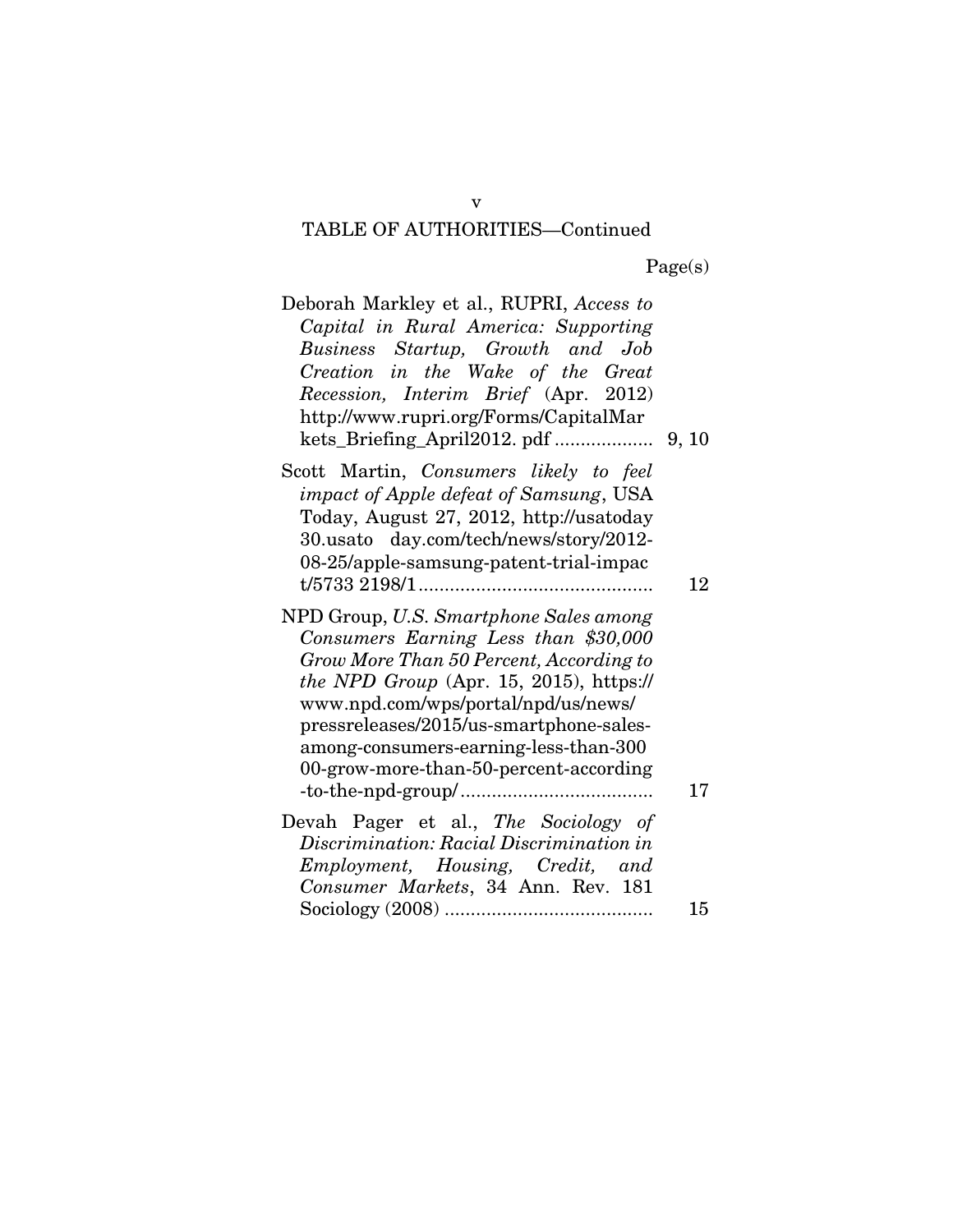| Andrew Perrin et al., Pew Research Ctr.,<br>Americans' Internet Access: 2000-2015<br>(2015), http://www.pewinternet.org/files/<br>2015/06/2015-06-26_internet-usage-<br>across-demographics-discover_FINAL |
|------------------------------------------------------------------------------------------------------------------------------------------------------------------------------------------------------------|
| James Prieger, The Broadband Digital<br>Divide and the Benefits of Mobile<br>Broadband for Minorities (Pepperdine<br>University School of Public Policy,<br>Working Paper No. 45, 2013)  13, 16            |
| Clara Ritger, How Mobile Apps Could<br>Transform Rural Health Care, Nat'l<br>17                                                                                                                            |
| Nick Russo et al., Open Technology<br>Institute, the Cost of Connectivity 2014<br>(2014), https://www.newam erica.org/oti/<br>18                                                                           |
| Aaron Smith, Pew Research Ctr.,<br>Searching for Work in the Digital Era<br>(Nov. 19, 2015), http://www.pewinternet<br>.org/files/2015/11/PI_2015-11-19-Internet-<br>and-JobSeeking_FINAL. pdf<br>16       |
| Aaron Smith, Pew Research Ctr., U.S.<br>Smartphone Use in $2015$ (2015),<br>http://www.pewinternet.org/files/2015/03<br>/PI_Smartphones_0401151.pdf  15, 16, 17, 18                                        |
| Tim Sparapani, Stretched Too Far: Convo-<br>luted Design Patent Rules Empower<br>Patent Trolls, Forbes, December 3, 2015,                                                                                  |

vi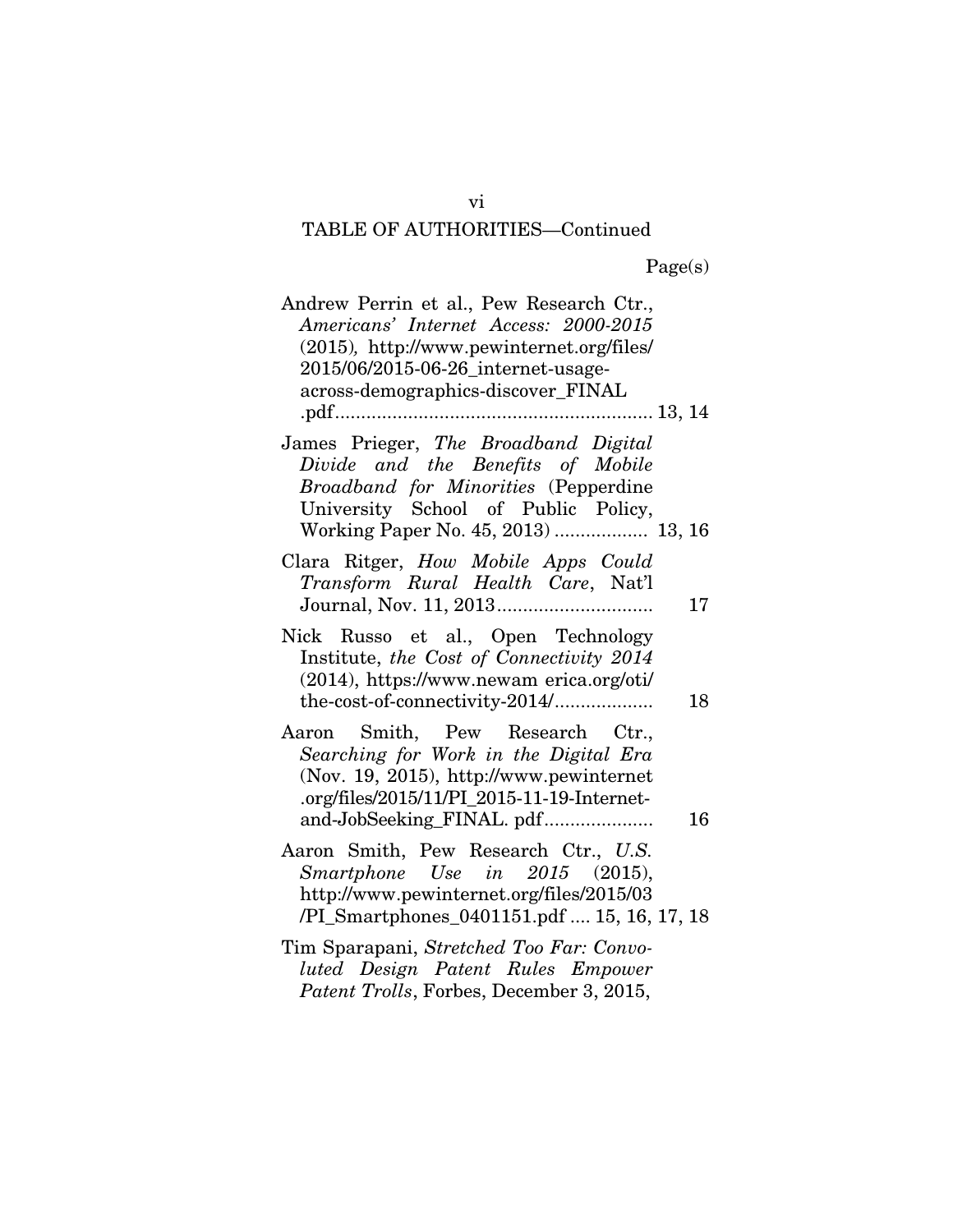|  | Page(s) |
|--|---------|
|  |         |

| http://www.forbes.com/sites/timsparapa<br>ni/2015/12/03/stretched-too-far-convolut<br>ed-design-patent-rules-empower-patent-                                                                                                                                 |    |
|--------------------------------------------------------------------------------------------------------------------------------------------------------------------------------------------------------------------------------------------------------------|----|
| U.S.<br>Census Bureau, 2014 National<br>Population Projections: Summary<br>Tables, https://www.census.gov/populat<br>ion/projections/data/national/2014/summ                                                                                                 | 13 |
| U.S. Dep't of Commerce, Falling Through<br>the Net: a Survey of the "Have Nots" in<br>Rural and Urban America (1995),<br>https://www.ntia.doc.gov/ntiahome/fall                                                                                              | 13 |
| U.S. Dep't of Commerce, Nat'l Telecomm. &<br>Info. Admin., Digital Nation: Expanding<br>Internet Usage (2011), https://www.ntia.<br>doc.gov/files/ntia/publications/ntia_inter<br>net_use_report_february_2011.pdf.  15, 18                                  |    |
| VEDC, Investing in the Success of African-<br>American-Small Businesses: Recommen-<br>dations for Increasing Access to Capital<br>(Oct. 2015), https://www.jpmorgan chase.<br>com/content/dam/jpmorganchase/en/leg<br>acy/corporate/news/document/vedc-inves |    |
| ting-in-success-of-aaosb. pdf                                                                                                                                                                                                                                | 10 |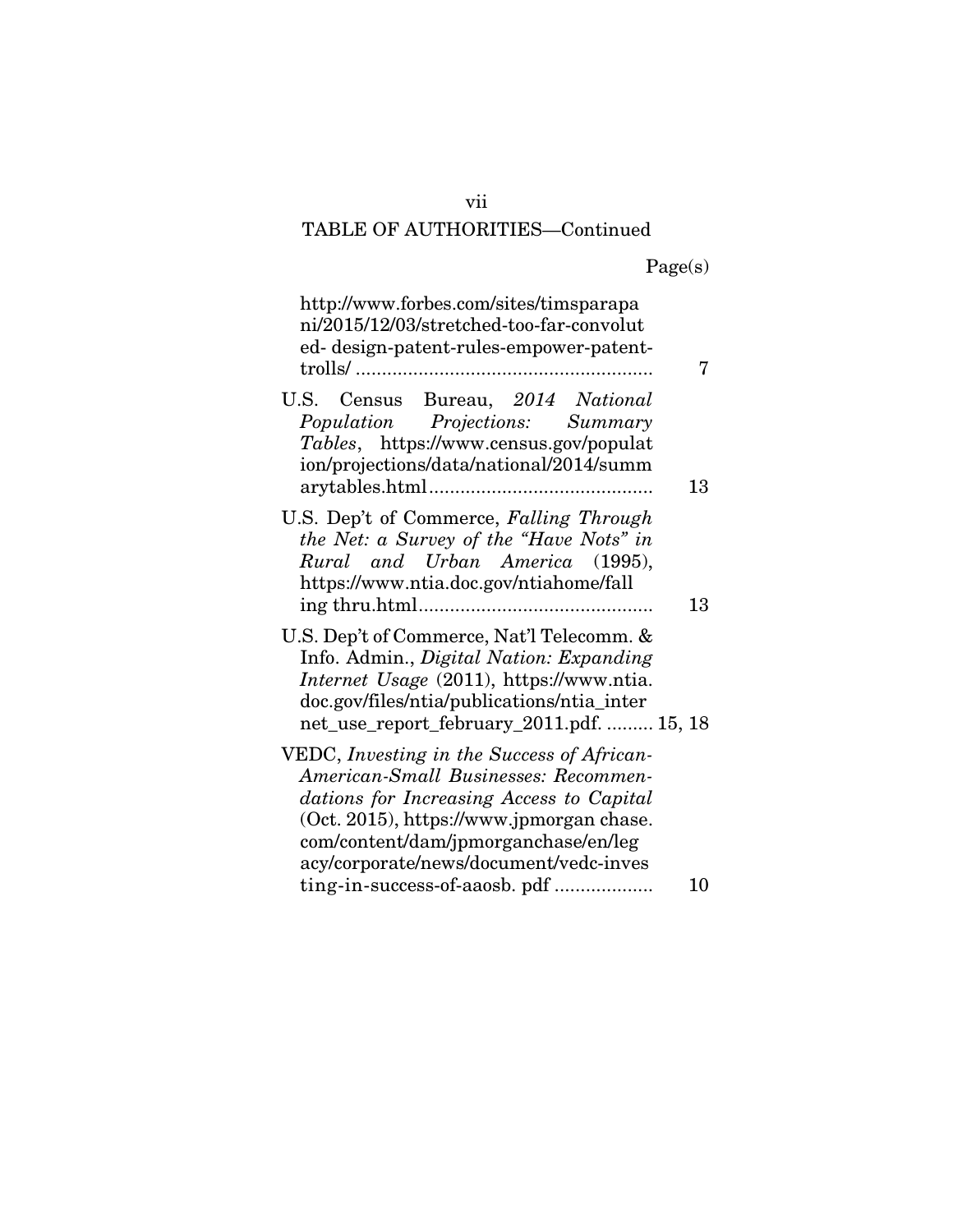#### INTEREST OF *AMICI CURIAE*<sup>1</sup>

*Amici* are nonprofit, nonpartisan groups that represent communities that are marginalized in American society by numerous factors, including racial discrimination, poverty, cultural and language barriers, and geographic isolation.

The Hispanic Leadership Fund is dedicated to strengthening working families by promoting common-sense public policy solutions that foster liberty, opportunity, and prosperity, with a particular interest in issues affecting the Hispanic community.

The National Black Chamber of Commerce seeks the economic empowerment of African-American communities through entrepreneurship. It advocates for all 2.4 million African-American-owned businesses in the United States and the communities they serve.

The National Grange of the Order of the Patrons of Husbandry is a dedicated fraternal organization that has championed America's farmers, ranchers, and other rural residents for nearly 150 years.

*Amici* are deeply concerned that the outcome of this case could adversely impact the social and economic welfare of the communities they represent for years to come. Entrepreneurs from these communities depend upon the ability to fairly compete in open, competitive markets in order to overcome historic difficulties that have hampered their chances of succeeding in the

<sup>1</sup> Counsel for all parties received notice of *amici curiae's* intent to file this brief 10 days before its due date. All parties have consented to the filing of this brief. No counsel for a party authored this brief in whole or in part, and no entity, other than *amici*, their members, or their counsel, has made a monetary contribution to the preparation or submission of this brief.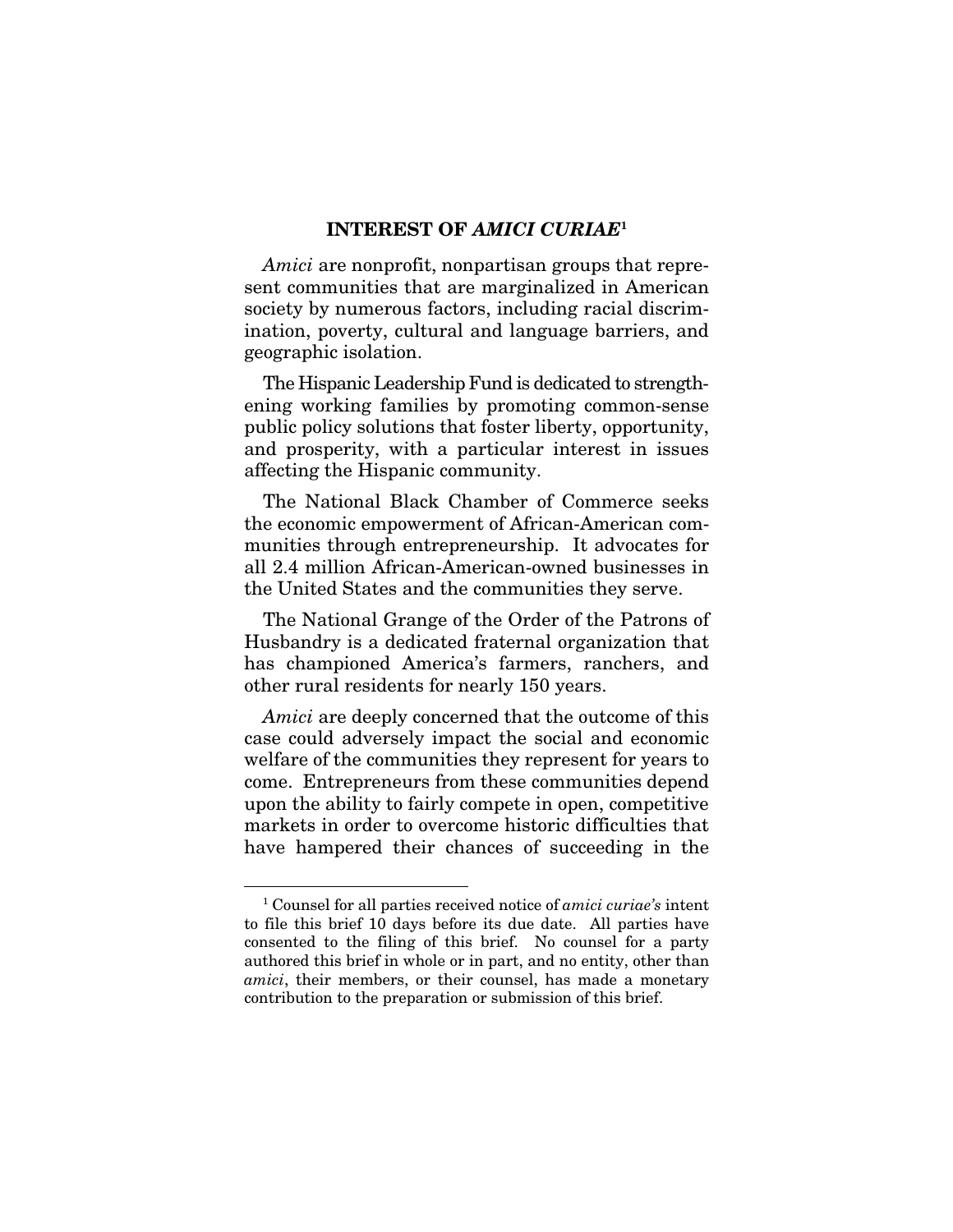American marketplace. And millions of minority and rural Americans rely upon affordable smartphones as their only practical means to access the Internet.

The exorbitant design-patent damages permitted under the Federal Circuit's interpretation of Section 289 of the Patent Act threatens these communities on both of these fronts. It will make it harder for minority and rural entrepreneurs to create and develop businesses, thereby hindering their ability to empower themselves and their communities. It also risks making it unaffordable for millions of low-income, rural, and minority Americans to obtain Internet access, an indispensable tool for social and economic mobility in the United States.

#### SUMMARY OF THE ARGUMENT

The Federal Circuit's interpretation of Section 289 of the Patent Act permits design-patent holders to recover all of the profits earned on infringing products, even for designs that cover only a small part of a product, or contribute little to the product's overall value. Pet. App. 27a-29a. This will result in awards that drastically overcompensate design-patent holders for the inventive contribution embodied in a design patent, and for this reason alone, this Court's review is warranted. But the availability of absurdly excessive damages permitted under the Federal Circuit's decision will also foster competition-inhibiting incentives that will have a wide-ranging impact. And, as in so many other areas of American life, these adverse effects will fall hardest on those who have the least, including the low-income, minority, and rural Americans *amici* represent, whose social and economic progress is already hampered by a host of other disadvantages.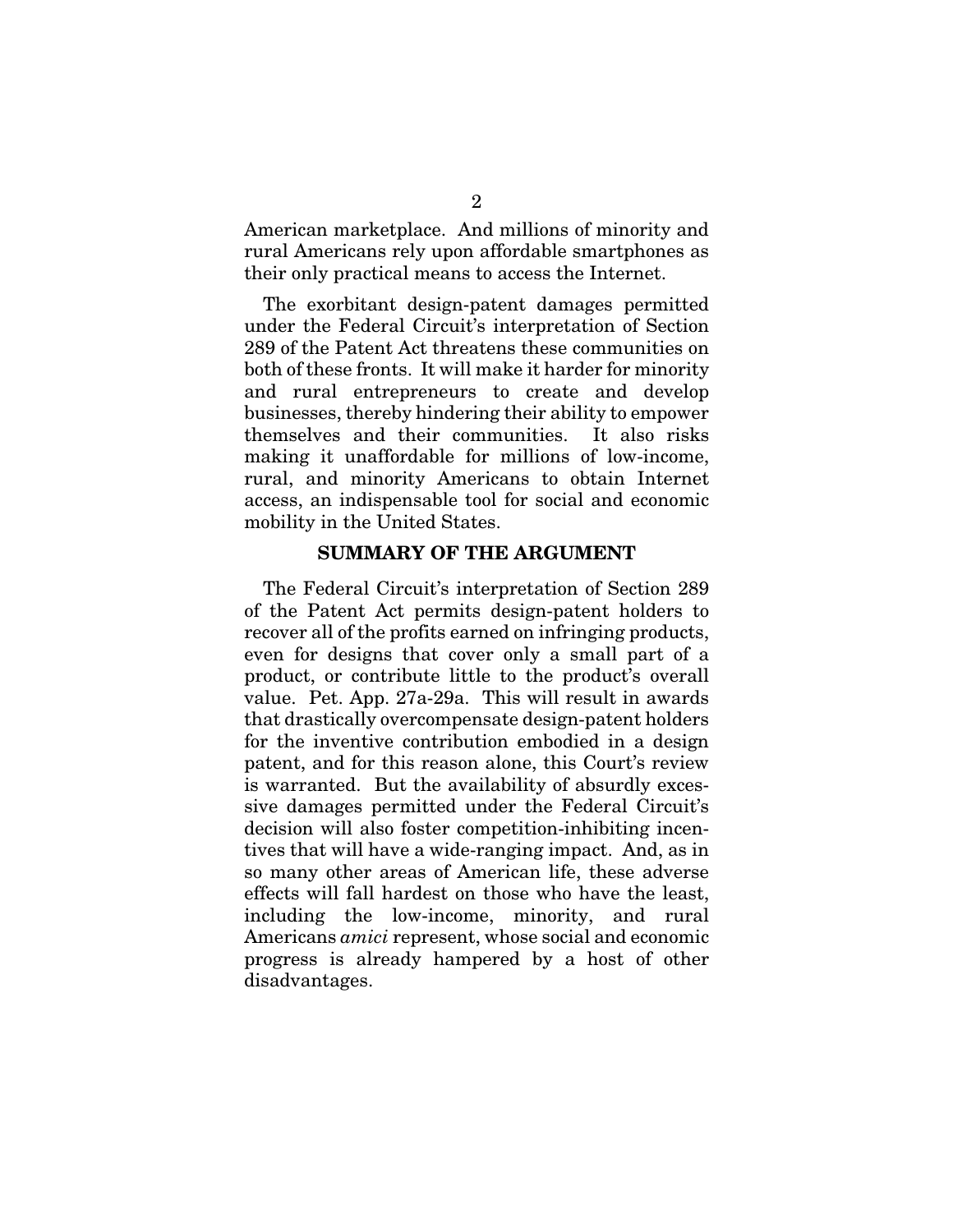The Federal Circuit's decision will make it harder for entrepreneurs from these communities to start and develop businesses, even if they make every effort to avoid infringing others' patents. If the Federal Circuit's interpretation of Section 289 stands, design patents could be wielded as potent weapons that would enable design-patent holders to extract excessive royalties and inhibit rivals' ability to fairly compete against them. These threats (and the disabling fear of unwitting infringement they would produce) are likely to harm many small businesses, as Samsung warned in its petition, at 38, making it harder for them to compete in a wide swath of industries, from high-tech consumer electronics to heavy farming equipment. But they could prove to be a special burden for entrepreneurs from minority and rural communities and not just because the businesses owned by these entrepreneurs tend to be small.

Threats of dramatically excessive design patent damages would also compound historic difficulties that entrepreneurs from these communities have long experienced in the American marketplace, which leave them especially dependent upon open, competitive markets to succeed, and make them particularly vulnerable to anti-competitive threats from designpatent holders. The stakes are also much higher for minority-owned and rural businesses, because jobs, opportunities, and progress for their marginalized communities all depend upon their success.

Total-profit disgorgement awards could also harm individuals from the communities *amici* represent by depriving them of the life-altering benefits of Internet access due to forces beyond their control. The competition-destroying incentives these awards will foster will likely cause smartphone prices to rise,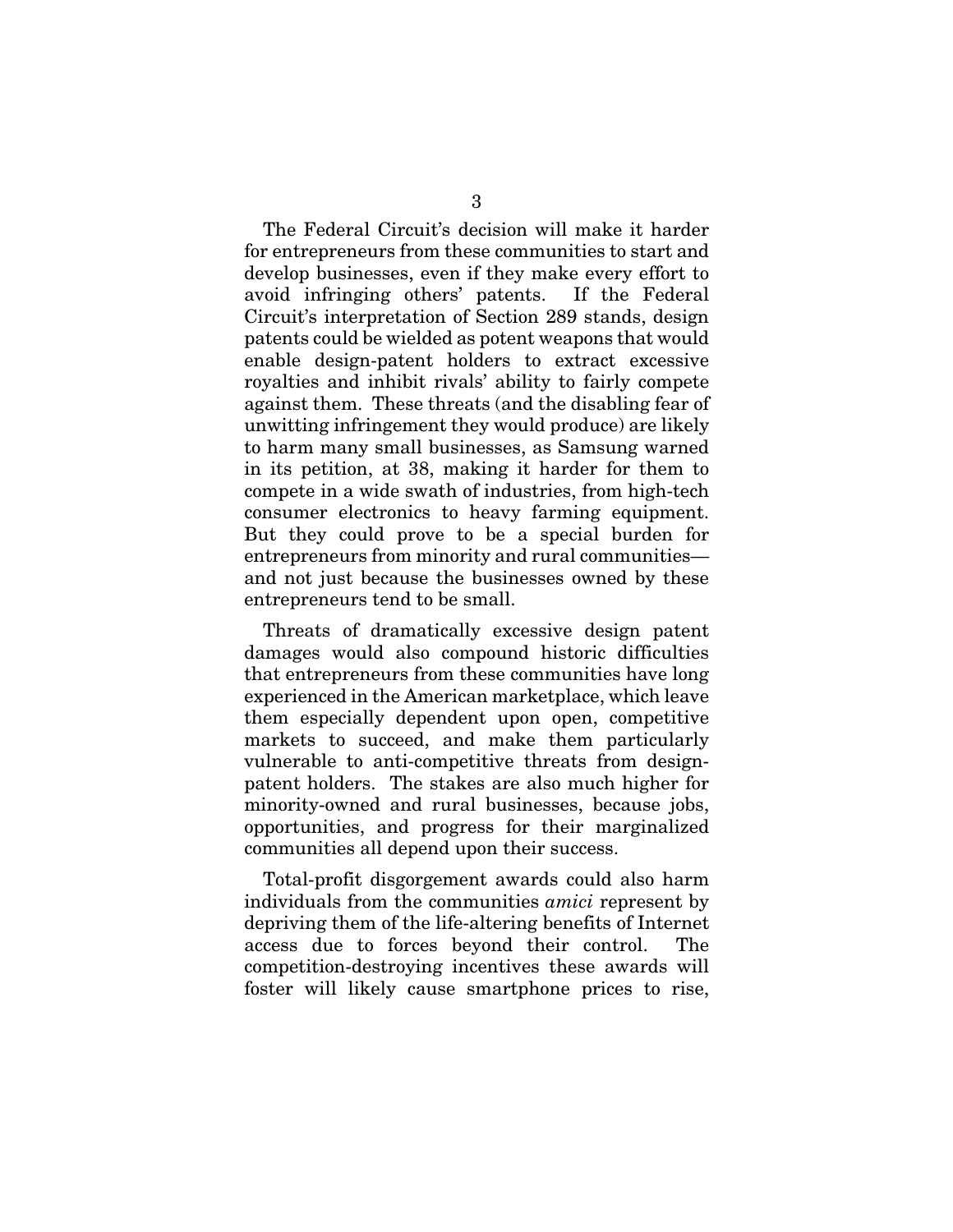because the smartphone industry is packed with design patents. This, of course, would harm all consumers who wish to purchase smartphones. But the consequences could prove debilitating for millions in minority and rural communities, who depend on affordable smartphones as their only practical means of obtaining Internet access, a vital tool for success in the twenty-first century.

For millions in these communities, barriers of cost, culture, language—and for some, a dearth of basic Internet infrastructure—have all conspired to make Internet access unattainable. This Internet exclusion heaps burdens on the unconnected in these communities, atop other obstacles placed on them by race, culture, and geography—one more force impeding their progress.

Affordable smartphones have proven irreplaceable in enabling individuals in these communities to begin to overcome this barrier, providing a means for Internet access to many who would otherwise not be able to afford it. This increased connectivity has measurably improved the lives of those that have been able to connect. But for many from these communities, financial pressures make their connection to the Internet extremely tenuous. And for others, these same constraints keep Internet access out of reach entirely. For these people, the decreased competition and increased smartphone prices likely to result from the Federal Circuit's decision are not just an inconvenience. They could mean lost connections and missed vital opportunities.

These pressing threats to minority and rural Americans present recurring, nationwide problems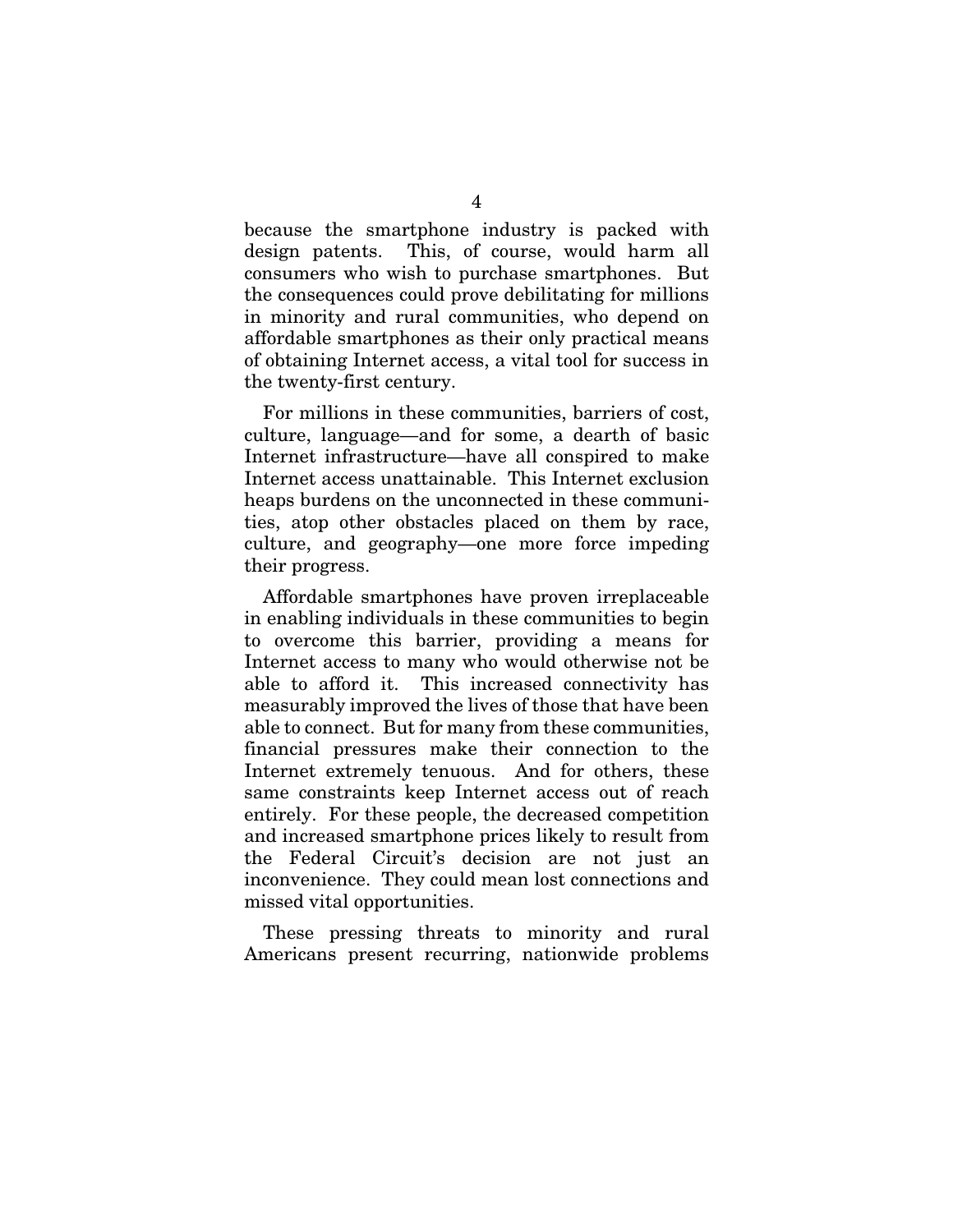that deserve the Court's attention, and provide additional reasons why Samsung's petition should be granted.

#### ARGUMENT

### THE MEASURE OF DAMAGES APPLIED BELOW THREATENS TO IMPEDE THE SOCIAL AND ECONOMIC PROGRESS OF MINORITY, RURAL, AND LOW-INCOME AMERICANS.

The court of appeals' erroneous interpretation of 35 U.S.C. 289 will encourage more numerous—and absurdly excessive—design patent damage awards that will erase profits and threaten entire businesses. The threat posed by these total-profit disgorgement damages also will hand design-patent-holding companies a weapon so powerful that it threatens to distort markets in a variety of industries and exact tangible harms on the vulnerable communities *amici* represent.

### A. The risk of excessive design patent damages imposes a special burden on entrepreneurs from minority and rural communities.

Samsung is correct that the "real losers" from the Federal Circuit's interpretation of Section 289 are likely to be "smaller enterprises, entrepreneurs and manufacturers" who must now face a world in which some minor design feature of their products could produce a judgment that forces them out of business. Pet. 38 (internal quotations omitted). This existential threat is even worse for entrepreneurs and smallbusiness owners from minority and rural communities, because it compounds historic difficulties that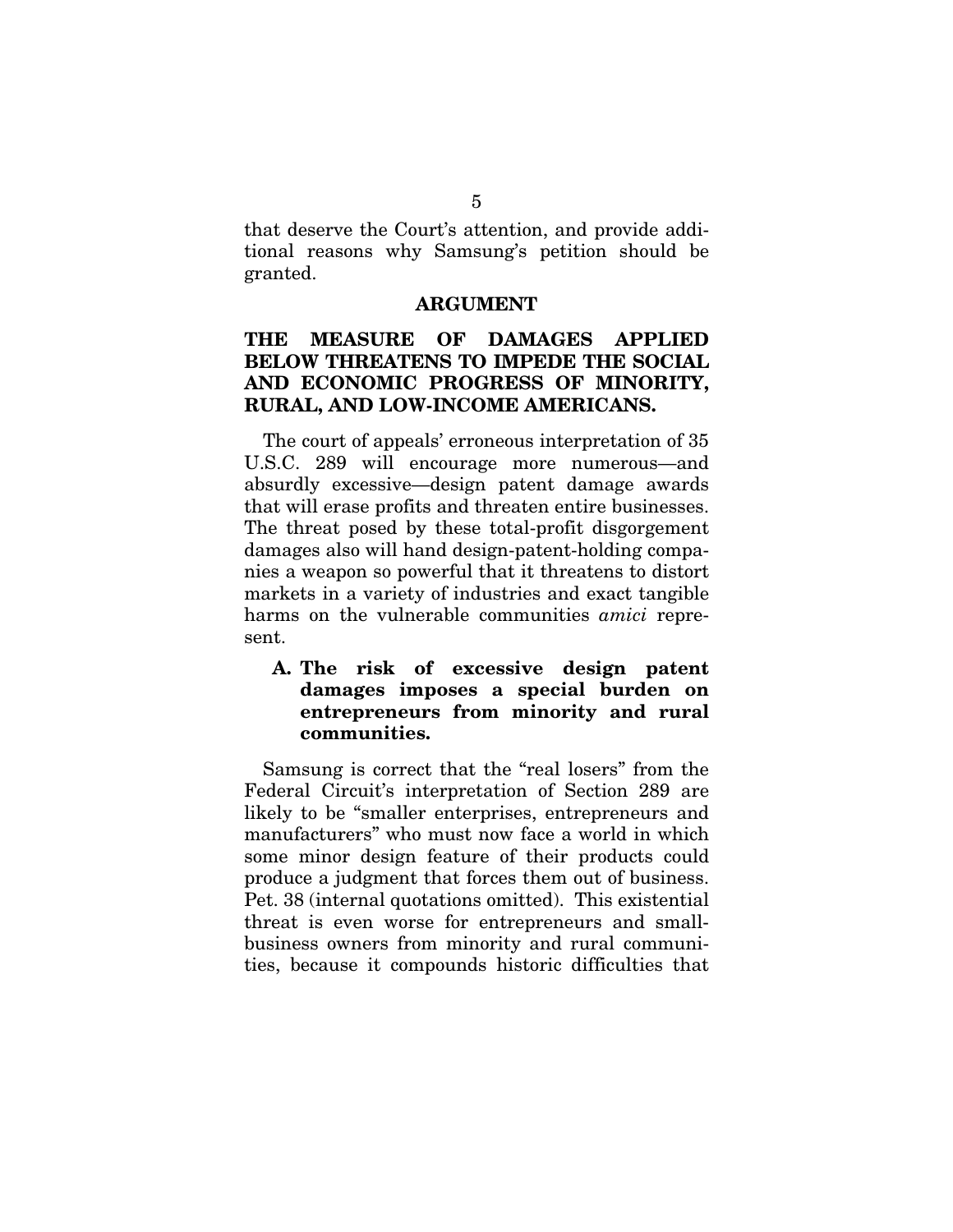they have experienced in creating and developing businesses in this country.

If the Federal Circuit's interpretation of Section 289 is allowed to stand, design-patent holders will be able to extract extravagant sums for product designs that unwittingly stray too close to their own patented designs, even if no consumer could recognize the similarity.2 Allowing total-profit disgorgement for infringement on minor design features will also allow more-established businesses (those with the means to patent their designs and enforce their rights) to scare potential competitors with unfair but credible disgorgement threats. The risks posed by such awards will discourage competitors from entering, or remaining in, markets where design patents are prevalent. And they will stifle the competitiveness of those who choose to stay.

Indeed, the anti-competitive effects accompanying design patent damages could be especially debilitating, because the possibility of an excessive disgorgement award is not a litigation risk that a company can internalize. Normally, companies guard against litigation risks by raising prices in the short term to create a buffer of cash to finance potential judgments over the long term. But when faced with a risk of total-profit disgorgement, charging more just means losing more. This will leave upstarts with little

<sup>2</sup> To be clear, *amici* are not advocating for greater protection for either willful infringers or counterfeiters, who are rightly subject to severe penalties for their wrongdoing. *E.g.*, 35 U.S.C. 284 (providing enhanced damages for willful infringement); 18 U.S.C. 2320 (making it a federal crime to traffic in goods bearing counterfeits of registered marks). *Amici*'s sole concern is that legitimate competition should not be unduly hindered by fears of inadvertent infringement.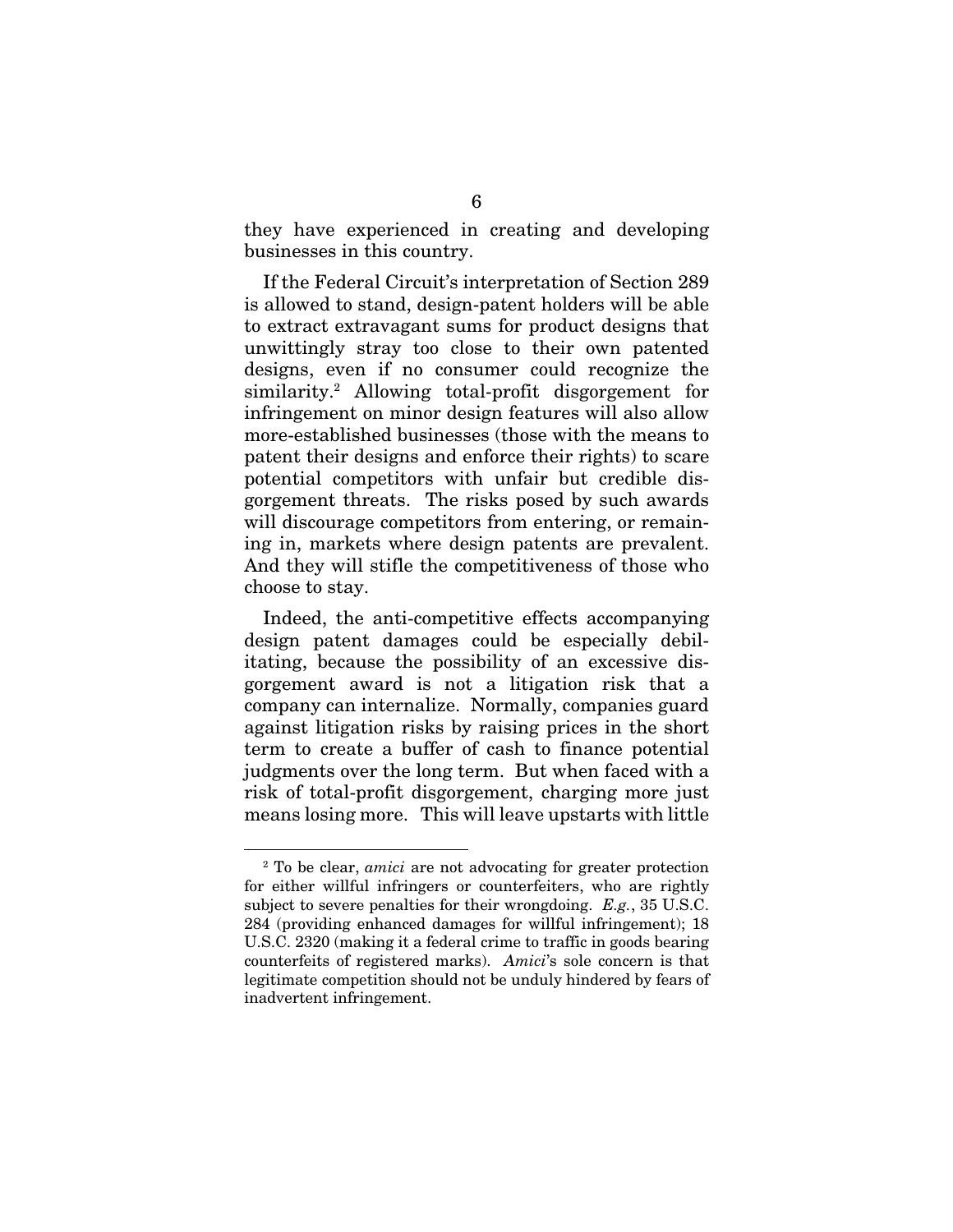choice but to avoid competing against design-patent holders rather than bear the risk of a disgorgement penalty, which will make them far less vigorous competitors.<sup>3</sup>

Of course, the realm of patent creates an exclusive property right meant to protect the value of an inventor's contribution. Patent law is thus designed to deter some degree of competition—and necessarily so—but that exclusivity inevitably also breeds a degree of risk and uncertainty that sometimes overdeters. This is no mere idle speculation. Studies confirm that companies forced to work under threats from patent holders spend far less on research and development—regardless of the merits of those threats.4 And in surveys, startup executives admit that litigation risks frequently force their firms to make substantial shifts in strategy or exit business lines entirely.<sup>5</sup> Threats of total-profit disgorgement awards will magnify these anti-competitive sideeffects of patent protection to wildly excessive proportions. Design-patent holders will be able to leverage the resulting uncertainty to extract exorbitant sums, and frighten away competition, even if their

<sup>3</sup> Tim Sparapani, *Stretched Too Far: Convoluted Design Patent Rules Empower Patent Trolls*, Forbes, December 3, 2015, http://www.forbes.com/sites/timsparapani/2015/12/03/stretchedtoo-far-convoluted-design-patent-rules-empower-patent-trolls/.

<sup>4</sup> Stephen Kiebzak et al., *The Effect of Patent Litigation and Patent Assertion Entities on Entrepreneurial Activity* 3 (MIT Sloan Sch. of Mgmt., Working Paper No. 5095-14, 2015).

<sup>5</sup> Colleen Chien, *Startups and Patent Trolls*, 17 Stan. Tech. L. Rev. 461, 461-462 (2014); *see also* Robin Feldman, *Patent Demands and Startup Companies: The View from the Venture Capital Community* 49 (UC Hastings Research Paper No. 75, 2013).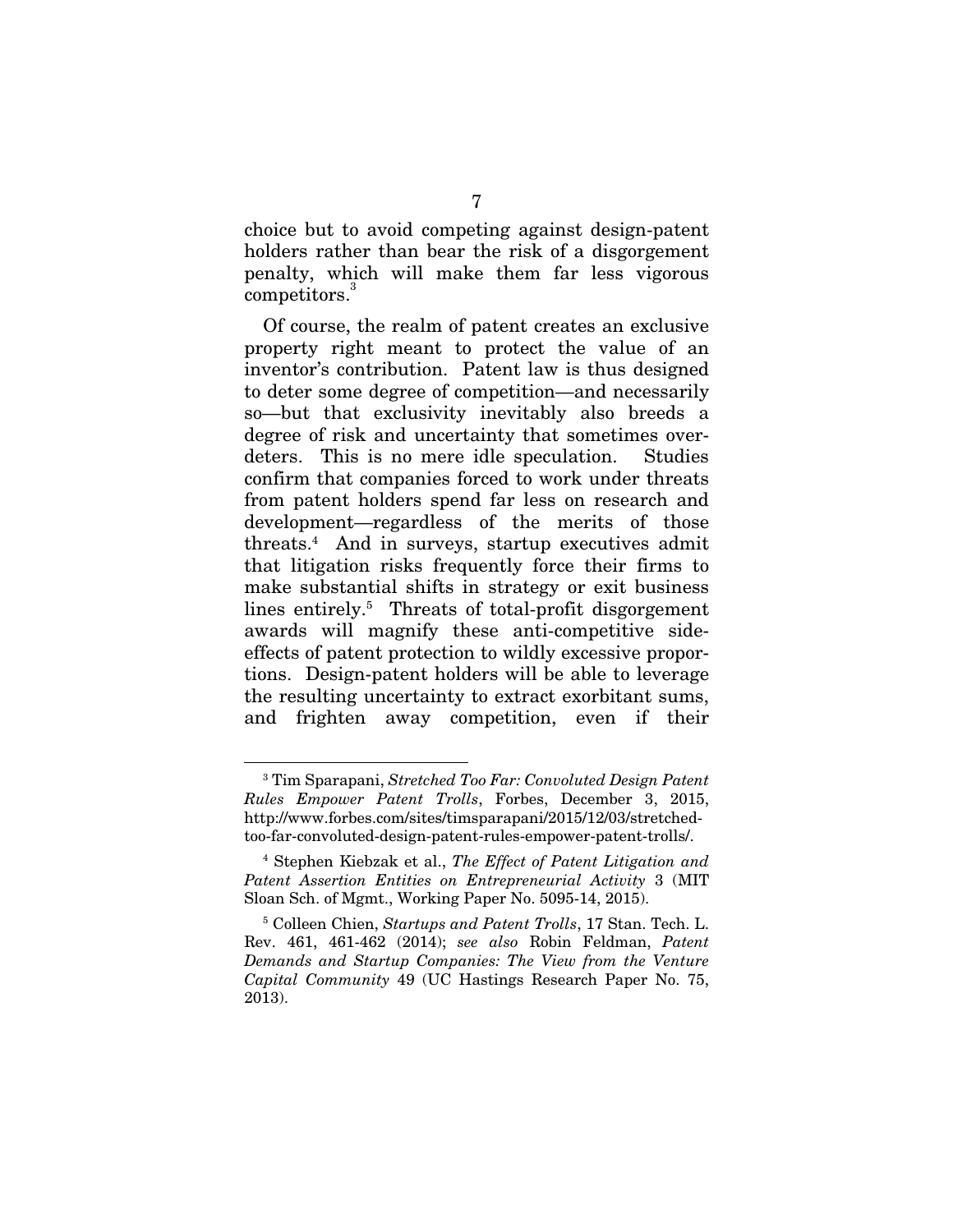infringement allegations are suspect. And this will unfairly hamper the ability of entrepreneurs to compete with design-patent holders in a manner that drastically exceeds what is necessary to protect a design-patent holder's inventive contribution.

These untoward effects of the Federal Circuit's erroneous ruling will be felt in a variety of industries. They may be most pronounced in design-heavy consumer electronics markets. But other industries will experience them too, including those in which design would not be expected to have an impact. This was amply illustrated in *Nordock, Inc. v. Systems, Inc*., 803 F.3d 1344 (Fed. Cir. 2015). The product at issue in that case could not have been less design-intensive: a dock leveler that enables a smooth transfer of items from trucks onto loading docks. *Id.* at 1347. The patented design could not have been for a more utilitarian, less ornamental feature: the "lip and hinge plate" on the leveler. *Ibid.* And the manufacturer could not have been less cosmopolitan, operating from Malvern, Arkansas and Germantown, Wisconsin.<sup>6</sup> But the consequences were nevertheless excessively harmful to the business. The Federal Circuit, relying on the decision below in this case, rejected all attempts to limit the patent holder's recovery to profits actually attributable to the patented design, and held that the manufacturer should have been forced to disgorge all of its gains on the dock leveler. 803 F.3d at 1354-1355. This shows that the Federal Circuit's decision will not only have a significant anti-competitive impact, but also a dramatic reach, with significant consequences for minority and rural entrepreneurs.

<sup>6</sup> See DLM, *Contact US*, http://www.dlminc.net/Contact-Us/.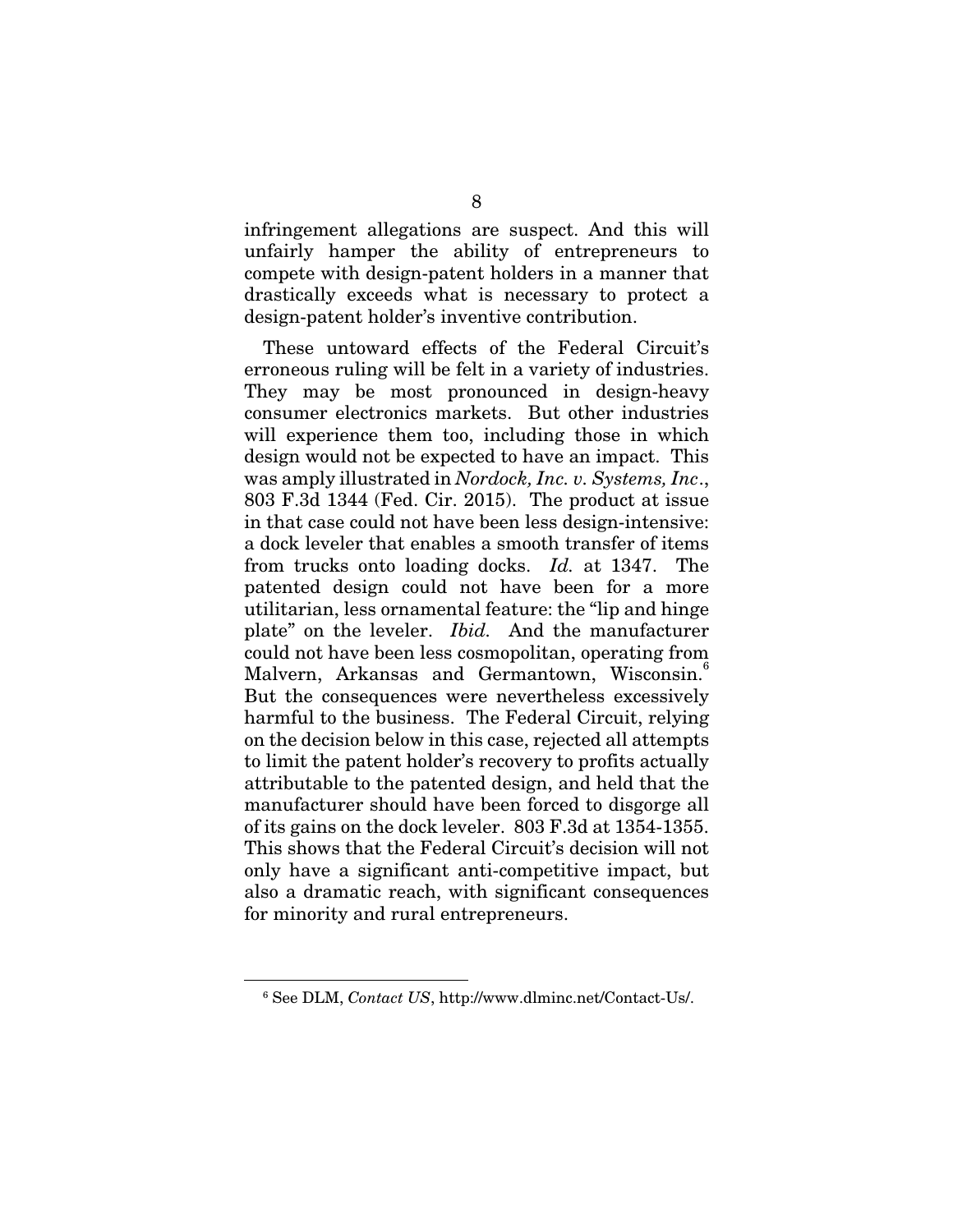Minority and rural entrepreneurs will be particularly hard-hit by the anti-competitive harms posed by the Federal Circuit's interpretation of Section 289 because of their vulnerable position in the American marketplace. Historically, minorities have found it harder to start and develop businesses than whites, because of inequalities in experience and education, access to financial capital, as well as lending and other types of discrimination.7 Rural business development and employment have also lagged behind businesses in metropolitan markets, both because rural businesses are geographically distant from many commerce centers, and also because the poverty, poor health, and lack of education prevalent in rural areas place severe limitations on the available labor supply.8

Because of these difficulties, rural and minorityowned businesses tend to be smaller, fewer in number, and undercapitalized than the average.<sup>9</sup> Moreover, these communities were disproportionately affected by the economic downturn in 2007-2008, and have since

<sup>7</sup> Robert W. Fairlie et al., U.S. Dep't of Commerce, Minority Bus. Dev. Agency, *Disparities in Capital Access between Minority and Non-Minority-Owned Businesses: the Troubling Reality of Capital Limitations Faced by MBEs* 13, 17-27 (2010) (*Troubling Reality*), http://people.ucsc.edu/~rfairlie/presentations/Disparit ies%20in%20Capital%20Access%20Report%202010.pdf.

<sup>8</sup> Council of Econ. Advisors, Exec. Office of the President, *Strengthening the Rural Economy – the Current State of Rural America* Section B (*Strengthening the Rural Economy*), https:// www.whitehouse.gov/administration/eop/cea/factsheets-reports/ strengthening-the-rural-economy/the-current-state-of-rural-america.

<sup>9</sup> *Troubling Reality* 9; Deborah Markley et al., RUPRI, *Access to Capital in Rural America: Supporting Business Startup, Growth and Job Creation in the Wake of the Great Recession, Interim Brief* 2 (Apr. 2012), http://www.rupri.org/Forms/Capital Markets\_Briefing\_April2012.pdf.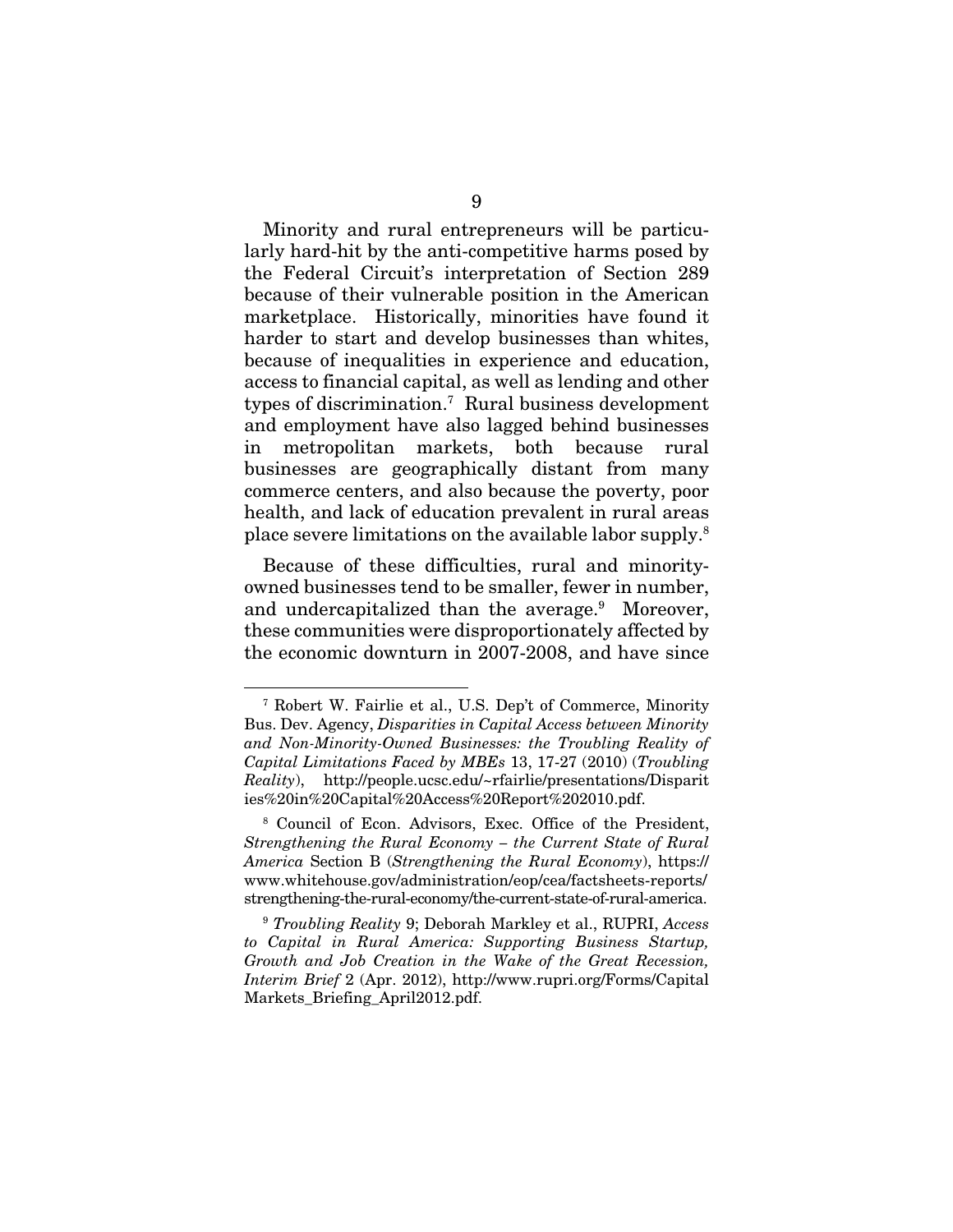faced greater difficulty obtaining financing for new businesses.<sup>1</sup>

Accordingly, minority and rural entrepreneurs often find themselves as upstarts forced to compete against more-established businesses in a host of industries, uniquely dependent on open, competitive markets to succeed, and uniquely vulnerable to anti-competitive threats from more-established, design-patent-wielding rivals. The generally small size of rural and minority-owned businesses provide them little capacity to absorb a potential profit-disgorgement award. And the special difficulties these communities face in obtaining capital will make it harder for them to raise money to cover the increased design, research, and development costs needed to mitigate the risk of design infringement, which in turn will make it even harder for them to bring new products to market. Accordingly, threats of total-profit disgorgement will close markets to many entrepreneurs from minority and rural communities, leaving them with fewer opportunities for individual success, and depriving their communities of jobs and chances for advancement in the process.

<sup>10</sup> *Troubling Reality* 18; VEDC, *Investing in the Success of African-American-Small Businesses: Recommendations for Increasing Access to Capital* 1 (Oct. 2015), https://www.jp morganchase.com/content/dam/jpmorganchase/en/legacy/corpora te/news/document/vedc-investing-in-success-of-aaosb.pdf; *Access to Capital in Rural America* 2.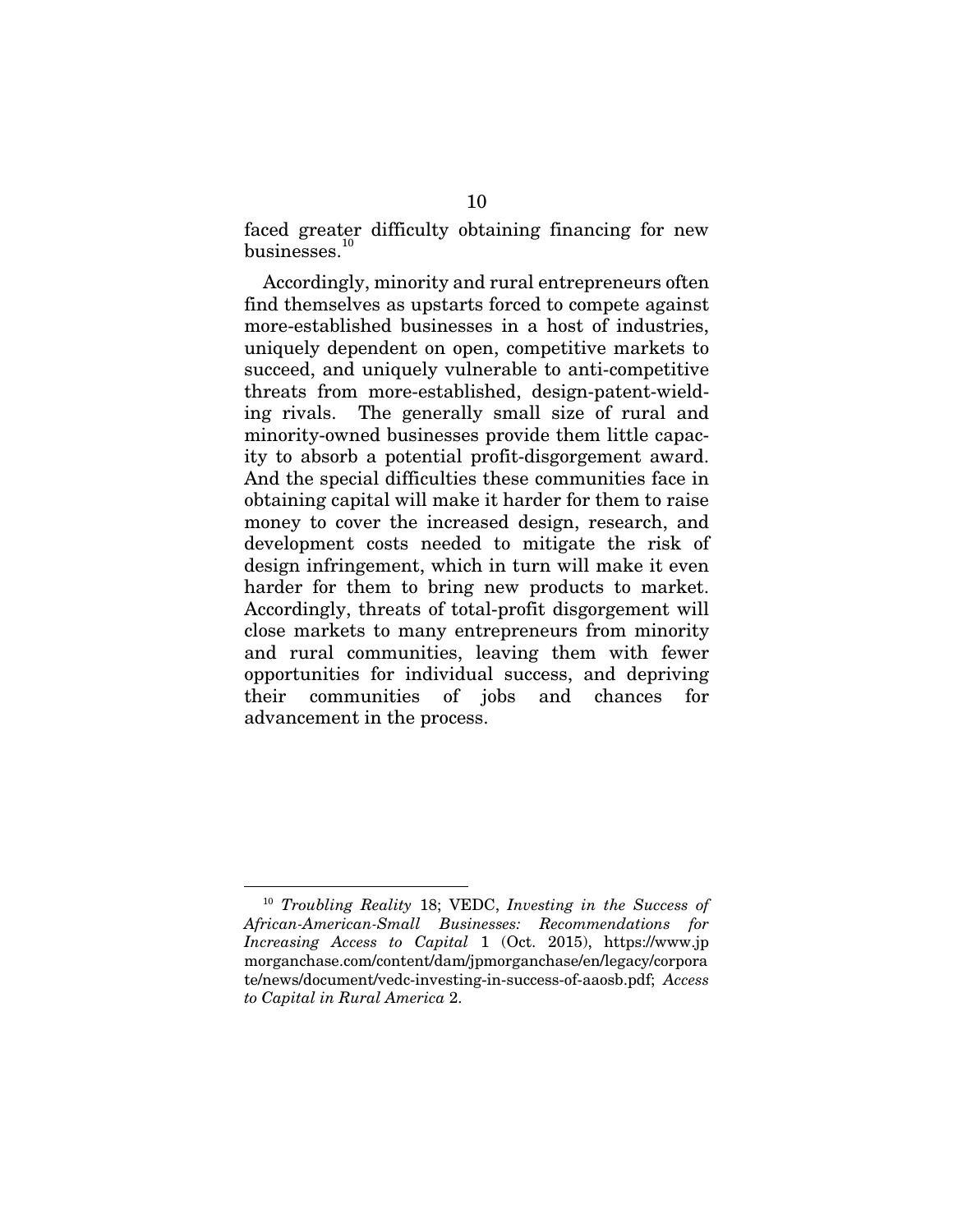### B. The risk of total-profit disgorgement damages also threatens the affordability of Internet access for minority, rural, and low-income Americans.

The anti-competitive forces set in motion by the Federal Circuit's decision also threaten to make smartphones far more expensive, rendering it impossible for millions of low-income, minority and rural Americans to connect to the Internet.

> *1. Drastically excessive design-patent damage awards threaten to raise the cost of smartphones.*

The risk of total-profit disgorgement awards created by the Federal Circuit's ruling will put significant cost pressures on the smartphone industry. The industry is already heavy with design patents, with nine of the top twenty design patent holders in the United States tied to the industry in some way.<sup>11</sup> The costs of producing smartphones are also notoriously high laden with hefty research and development expenses, costs for exotic materials, and indeed, patent royalties that nearly match the cost of the hardware that goes into the phone. *Smartphone Royalty Stack*, note 11, *supra*, at 2. Accordingly, those in the smartphone industry generally face a greater risk of disgorgement threats than those in other industries, with less capacity to absorb those risks.

<sup>11</sup> Ann Armstrong et al., *The Smartphone Royalty Stack: Surveying Royalty Demands for the Components Within Modern Smartphones* 67 (WilmerHale Working Paper, Apr. 2014) (*Smartphone Royalty Stack*), https://www.wilmerhale.com /uploadedFiles/Shared\_Content/Editorial/Publications/Documen ts/The-Smartphone-Royalty-Stack-Armstrong-Mueller-Syrett.pdf.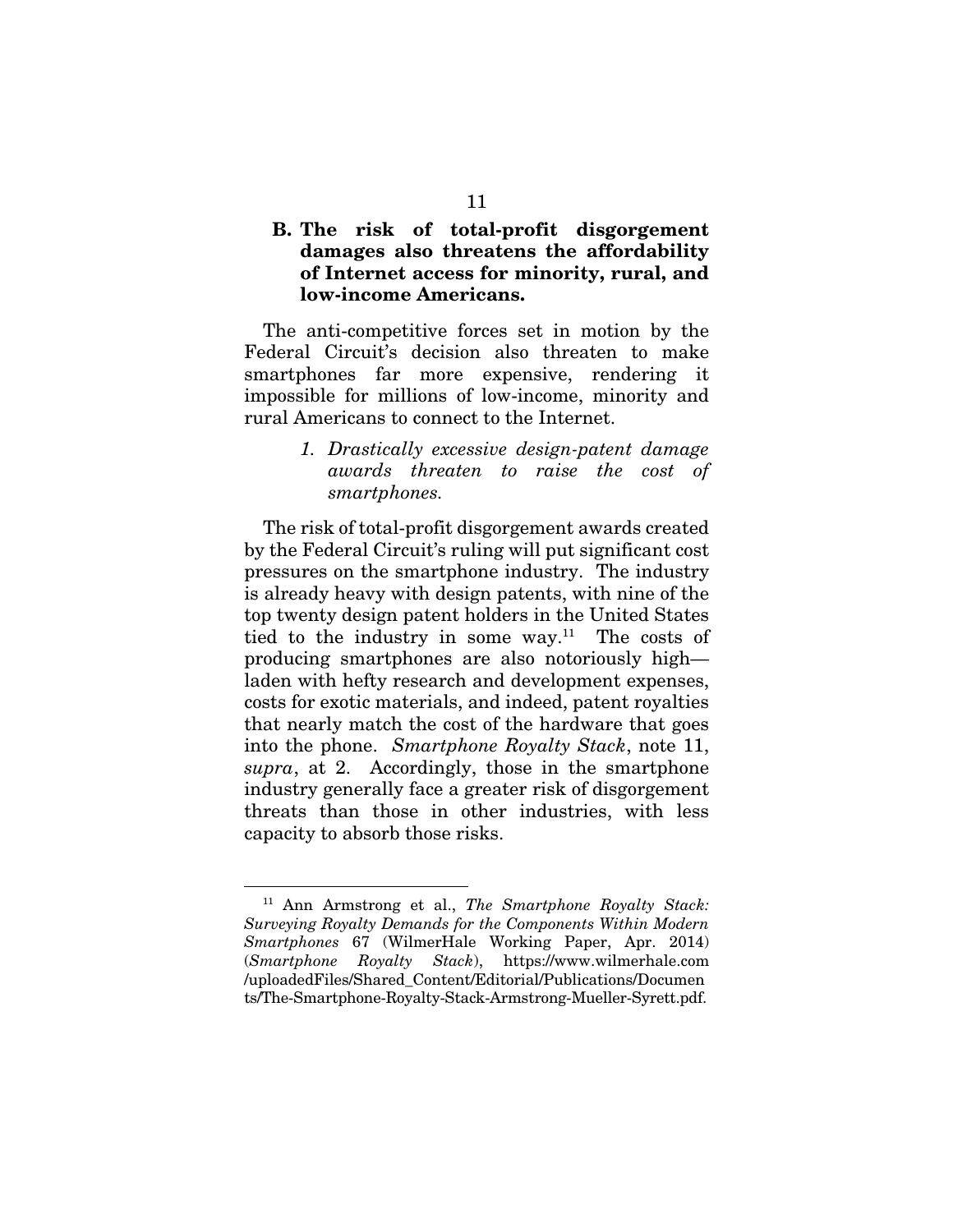Some might downplay the risk of total profit disgorgement in smartphone designs on the basis that design patents are supposed to be limited to ornamental features that should in theory be easy to design around. But that is not likely to be the case in practice. Smartphone design options are already restricted because the available design space on a phone case is sharply limited, and the demands of function dictate that all phones will be roughly similar at their core. Design options are further crowded out by the proliferation of design patents in the smartphone industry, which leaves little room for design innovation. As a result, the design choices of even the most well-intentioned smartphone manufacturer will likely implicate several design patents that might colorably apply, which will make the risk of disgorgement harder to avoid than many would assume.

These significant risks are likely to lead to decreased competition in the industry, as firms hit with disgorgement judgments, or threats of disgorgement, are forced out of business, forced out of the industry, or simply forced to refrain from vigorously competing. These factors will reverse the incentives that have compelled manufacturers to provide more affordable offerings, and will discourage innovations that would otherwise further drive down prices in the future.<sup>12</sup> All this means higher prices for consumers.

<sup>12</sup> See Scott Martin, *Consumers likely to feel impact of Apple defeat of Samsung*, USA Today, August 27, 2012, http://usatoday30.usatoday.com/tech/news/story/2012-08-25/applesamsung-patent-trial-impact/57332198/1.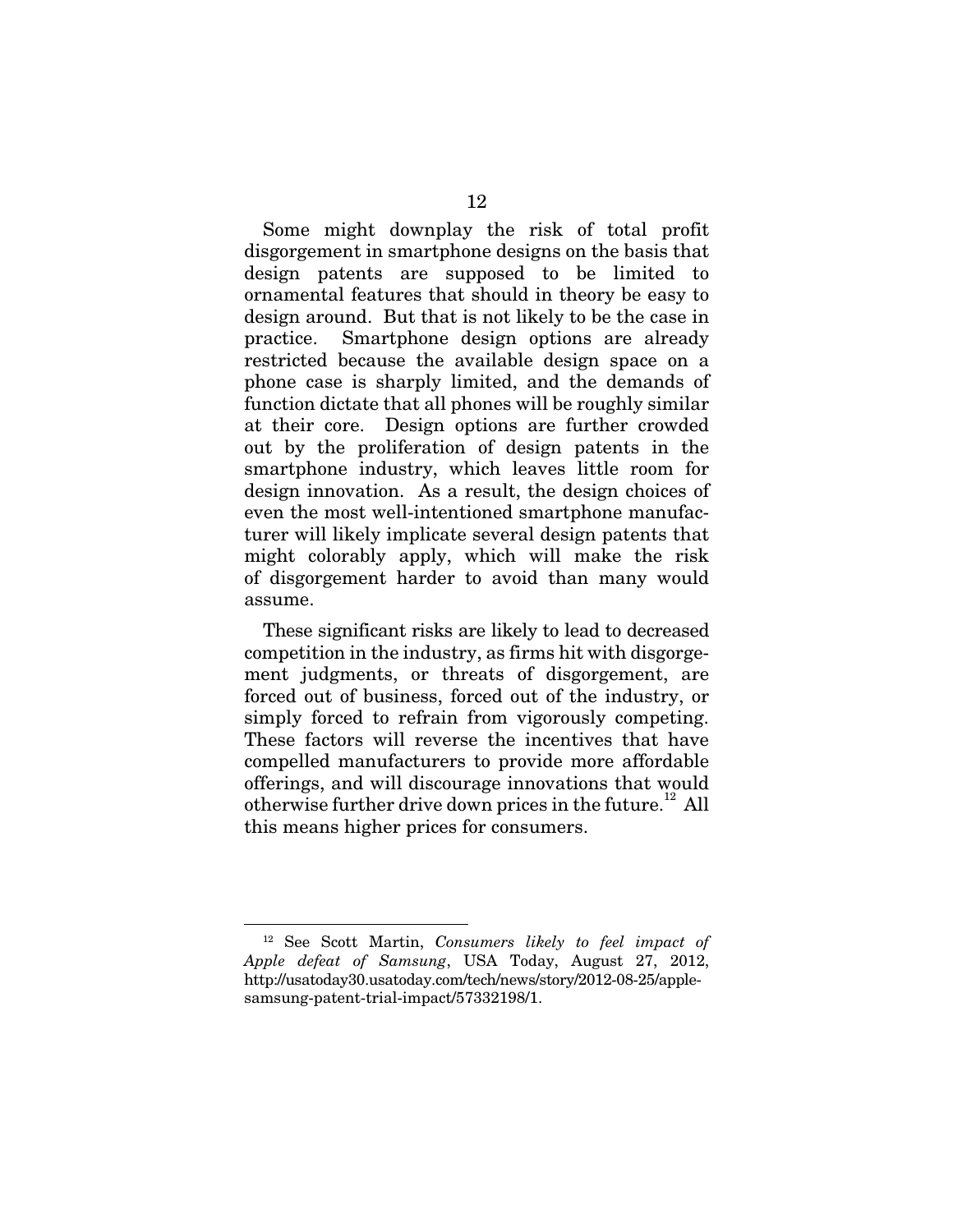### *2. Smartphones play a vital role in providing marginalized communities with Internet Access*

These price increases will make life harder for all who depend upon smartphones for Internet access, but will be devastating for many minority and rural consumers, who stand so much to gain from Internet access, and for whom smartphones provide the only affordable means of obtaining that access.

From the very beginning of the Internet, there have been stark, economic, racial, and geographic gaps between these who could get online and those who could not—disparities that persist today.13 As the result of the high cost of Internet access, as well as cultural and language barriers that have inhibited adoption, $14$  some 22 percent of African-Americans (representing 10.1 million people) and 19 percent of Hispanics (another 10.8 million people) today lack Internet access, as compared to only 15 percent of whites.15 Rural Americans have faced similar problems obtaining Internet connections because their

<sup>13</sup> U.S. Dep't of Commerce, *Falling Through the Net: a Survey of the "Have Nots" in Rural and Urban America* (Jul. 1995), https://www.ntia.doc.gov/ntiahome/fallingthru.html.

<sup>14</sup> James Prieger, *The Broadband Digital Divide and the Benefits of Mobile Broadband for Minorities* 7, 9 (Pepperdine Univ. Sch. of Pub. Policy, Working Paper No. 45, 2013).

<sup>15</sup> U.S. Census Bureau, *2014 National Population Projections: Summary Tables* Table 10, https://www.census.gov/population/ projections/data/national/2014/summarytables.html (projecting that there are 46.1 million "blacks" in the United States, and 56.7 million Hispanics); Andrew Perrin et al., Pew Research Ctr., *Americans' Internet Access: 2000-2015* 10 (2015); (*Americans' Internet Access*)*,* http://www.pewinternet.org/files/2015/06/2015 - 06-26\_internet-usage-across-demographics-discover\_FINAL.pdf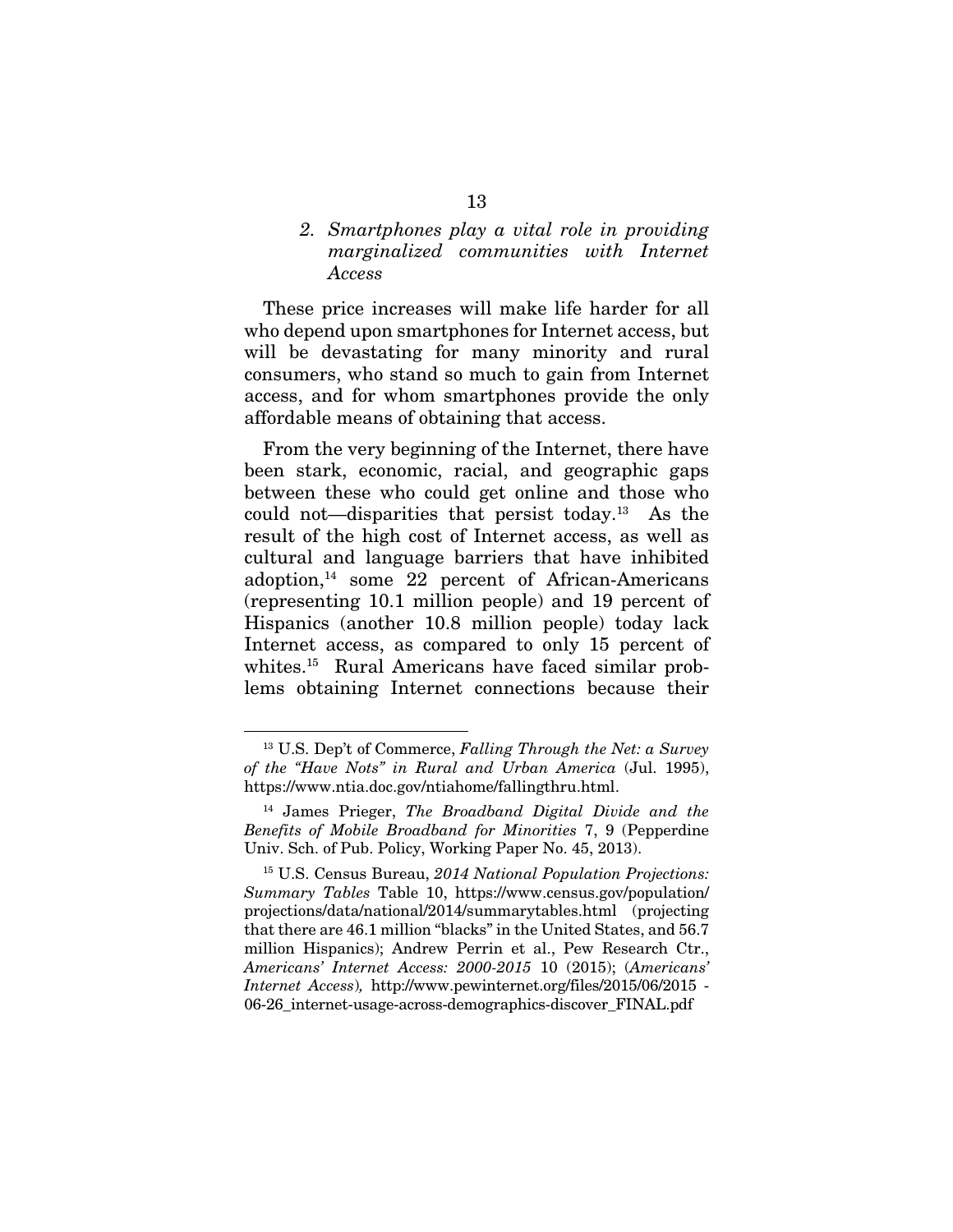geographical isolation impedes access—being 10 percent less likely than urban residents to be without a means to go online. *Americans' Internet Access*, note 15, *supra*, at 10. The poor and uneducated also are far less likely than the average to use the Internet or own a smartphone. *Id*. at 6.

This inability to access the Internet inhibits the upward mobility of many in minority and rural communities. Americans without ready Internet access find themselves effectively shut out of the many job openings that now require online applications.16 And more generally, Internet exclusion prevents people from efficiently accessing information, participating in civic society, and communicating with others. The absence of Internet access thus is associated with persistent decreased social and economic mobility and diminished quality of life.<sup>17</sup>

While Internet exclusion hurts all unconnected Americans, it "compounds inequalities for historically marginalized groups."18 The inability to connect to the Internet exacerbates effects of centuries of discrimination and cultural barriers that have left minorities unequal in virtually every facet of American life,

<sup>(</sup>estimating that in 2015, 22 percent of blacks and 19 percent of Hispanics do not use the Internet).

<sup>16</sup> HUD, *Understanding the Broadband Access Gap*, PDR Edge, https://www.huduser.gov/portal/pdredge/pdr\_edge\_featd\_article\_ 100614.html.

<sup>17</sup> See Lisa M. Coleman, *Creating a Path to Universal Access: The FCC's Network Neutrality Rules, the Digital Divide, & the Human Right to Participate in Cultural Life*, 30 Temp. J. Sci., Tech. & Envt'l L. 33, 49-50 (2011).

<sup>18</sup> FCC, *Connecting America: the National Broadband Plan* 129 (2011), https://transition.fcc.gov/national-broadband-plan/nation al-broadband-plan.pdf.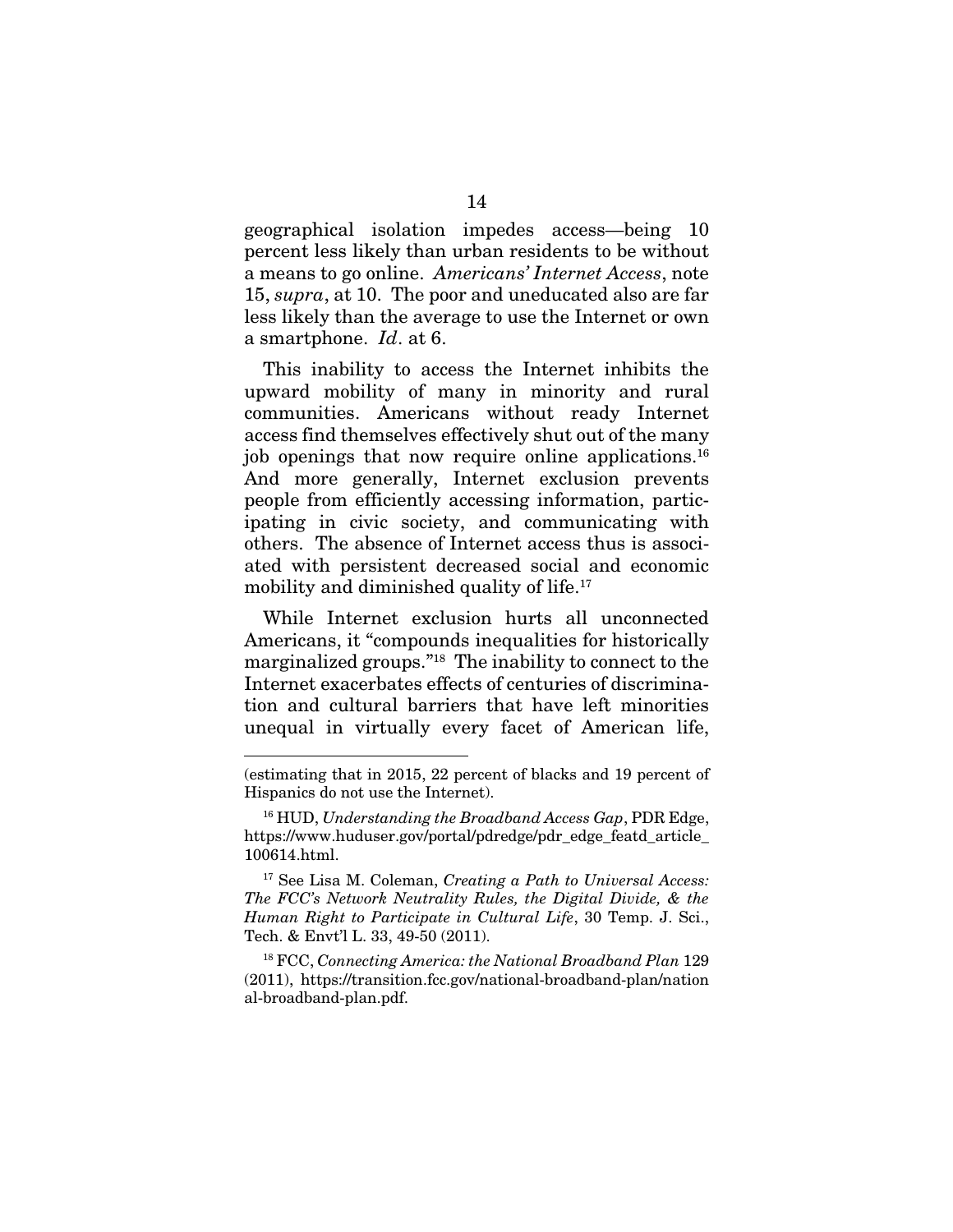including education, health, commerce, and political involvement.19 And it reinforces the geographic isolation that poses socioeconomic, health, and educational problems for rural Americans not experienced by their urban and suburban peers. *Strengthening the Rural Economy*, note 8, *supra*.

These groups are beginning to make strides in obtaining the life-altering benefits of Internet access. Most minority groups, including African-Americans and Hispanics, are adopting broadband Internet at a pace well above the national average, a growth that is entirely attributable to smartphone ownership.<sup>20</sup> Now a higher proportion of both African-Americans (70 percent) and Hispanics (71 percent) own smartphones phones than whites  $(61$  percent).<sup>21</sup> And minorities often forego wired connections entirely in favor of smartphones, in rates much higher than the average person.22

Smartphone adoption has improved the social, economic, and political lives of minorities, providing

<sup>19</sup> Devah Pager et al., *The Sociology of Discrimination: Racial Discrimination in Employment, Housing, Credit, and Consumer Markets*, 34 Ann. Rev. Sociology 181, 186-193, 197-200 (2008).

<sup>20</sup> U.S. Dep't of Commerce, Nat'l Telecomm. & Info. Admin., *Digital Nation: Expanding Internet Usage* 11 (Feb. 2011) (*Expanding Internet Usage*), https://www.ntia.doc.gov/files/ ntia/publications/ntia\_internet\_use\_report\_february\_2011.pdf.

<sup>21</sup> Aaron Smith, Pew Research Ctr., *U.S. Smartphone Use in 2015* 13 (2015) (*U.S. Smartphone Use in 2015*), http://www. pewinternet.org/files/2015/03/PI\_Smartphones\_0401151.pdf.

<sup>22</sup> John B. Horrigan et al., Pew Research Ctr., *Home Broadband 2015* 32 (Dec. 12, 2014) (*Home Broadband 2015*), http://www.pewinternet.org/files/2015/12/Broadband-adoptionfull.pdf.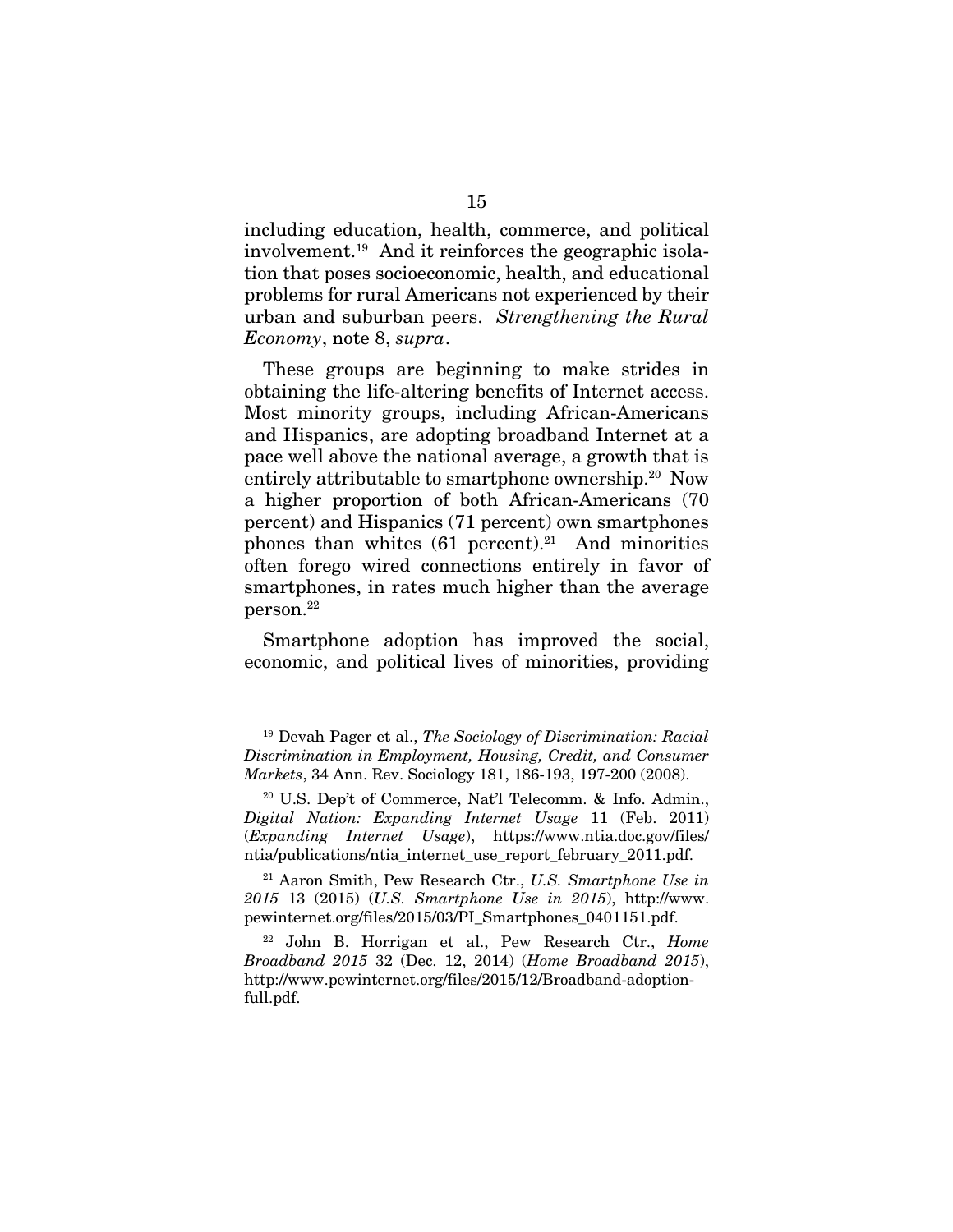them avenues to further educational attainment.<sup>23</sup> vital health resources for these underserved communities,  $24$  better business and employment opportunities,  $25$ and deeper social access and integration, *Hispanic Broadband Access*, note 24, *supra*, at 2.

Rural Americans have also begun to overcome their geographic isolation through mobile Internet access. Although rural Americans have been slower in adopting smartphones than those in suburban and urban areas, those who do purchase a smartphone are just as likely as those in urban areas to use it as their sole source of Internet access. *Ibid.*; *U.S. Smartphone Use in 2015*, note 21, *supra*, at 15. This has given rural communities access to mobile applications that provide enriching educational opportunities<sup>26</sup> and

<sup>&</sup>lt;sup>23</sup> Prieger 18 (noting that African-Americans especially have benefitted from online educational resources, being significantly more likely than average to take online classes).

<sup>24</sup> The Hispanic Inst., *Hispanic Broadband Access: Making the Most of the Mobile, Connected Future*, Mobile Future 13 (July 2012) (*Hispanic Broadband Access*) (noting that online health resources have proven uniquely important for minorities, who suffer higher-than-average rates of diabetes, obesity, and cardiovascular disease), http://mobilefuture.org/wp-content/ uploads/2013/03/mobile-future.publications.hispanic-broadbandaccess.pdf.

<sup>25</sup> Aaron Smith, Pew Research Ctr., *Searching for Work in the Digital Era* 10, 17 (Nov. 19, 2015), http://www.pewinternet.org/  $files/2015/11/PI$  2015-11-19-Internet-and-Job-Seeking

FINAL.pdf (noting that minorities are more likely than average to use the Internet to search for and apply to jobs online, and to use a smartphone as part of that job search).

<sup>&</sup>lt;sup>26</sup> *E.g.*, ConnectEd Initiative, Exec. Office of the President, https://www.whitehouse.gov/issues/education/k-12/connected (detailing the President's initiative to bring mobile learning to rural school districts).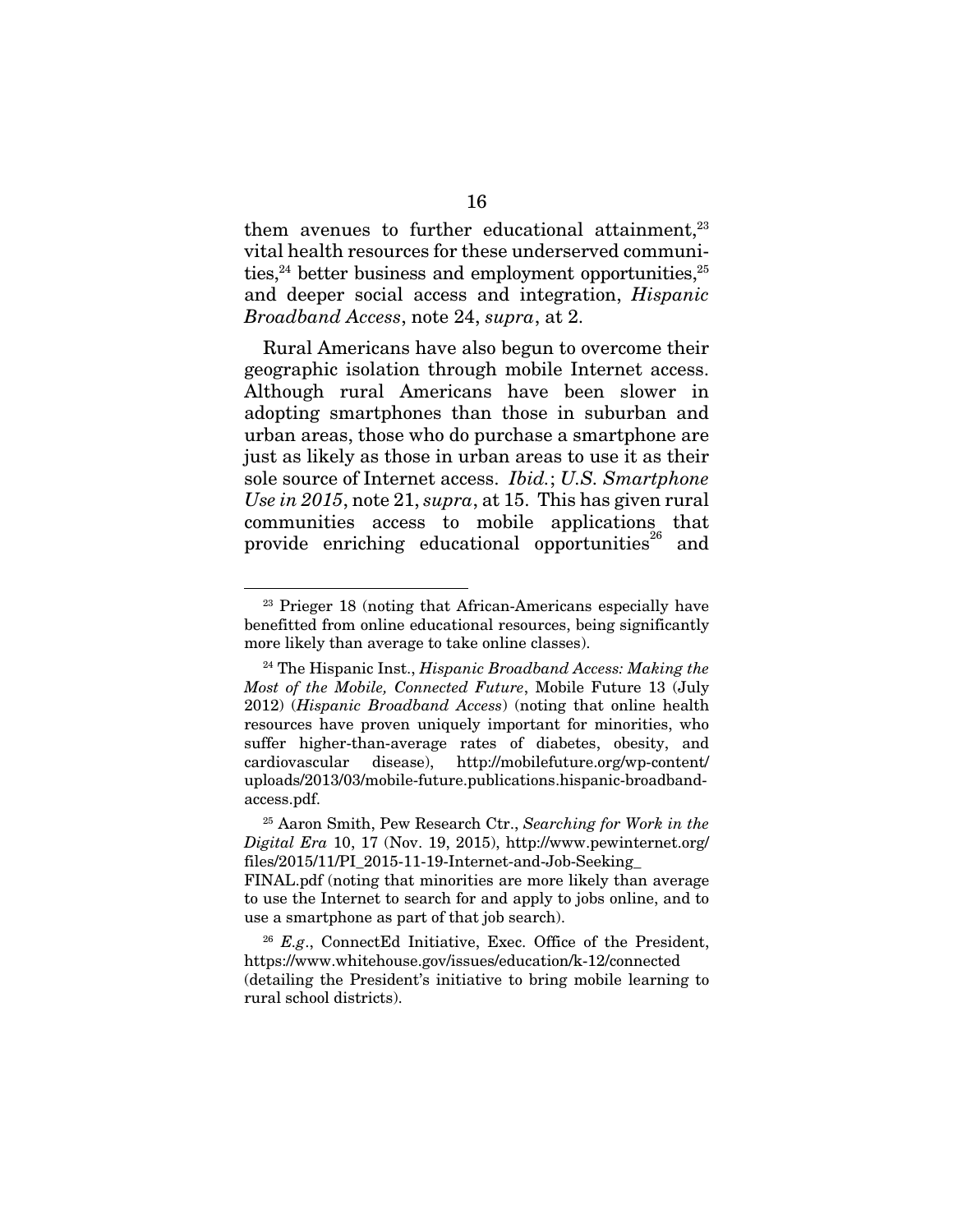allow visits with doctors in far-away cities.<sup>27</sup> Perhaps more importantly, mobile applications promote the development of rural businesses, keeping farmers up to date on weather conditions and crop prices, and allowing geographically isolated rural businesses to tap into global markets from the palms of their hands.<sup>28</sup>

Vitally, these gains have been greatest for the least well-off in these historically marginalized communities, because low-income and uneducated Americans are far more likely to rely exclusively on a smartphone for Internet access than the average person. *U.S. Smartphone Use in 2015*, note 21, *supra*, at 3, 18. Indeed, low-income buyers are currently the fastest growing segment of the smartphone market.<sup>2</sup>

> *3. Increasing smartphone prices will make Internet access prohibitively expensive for millions in these marginalized communities.*

Increased smartphone prices present a threat to these gains and an obstacle to further progress in

<sup>27</sup> Clara Ritger, *How Mobile Apps Could Transform Rural Health Care*, Nat'l Journal, Nov. 11, 2013*.*

<sup>28</sup> Gordon Arbuckle Jr., Iowa State Univ. Extension & Outreach, *Iowa State Survey Shows Farmers Using Information Technology for Decision-making* (Sept. 23, 2015), http://www. extension.iastate.edu/article/iowa-state-survey-shows-farmersusing-information-technology-decision-making.

<sup>29</sup> NPD Group, *U.S. Smartphone Sales among Consumers Earning Less than \$30,000 Grow More Than 50 Percent, According to the NPD Group* (Apr. 15, 2015), https://www. npd.com/wps/portal/npd/us/news/pressreleases/2015/us-smartphonesales-among-consumers-earning-less-than-30000-grow-more-than-50-percent-according-to-the-npd-group/.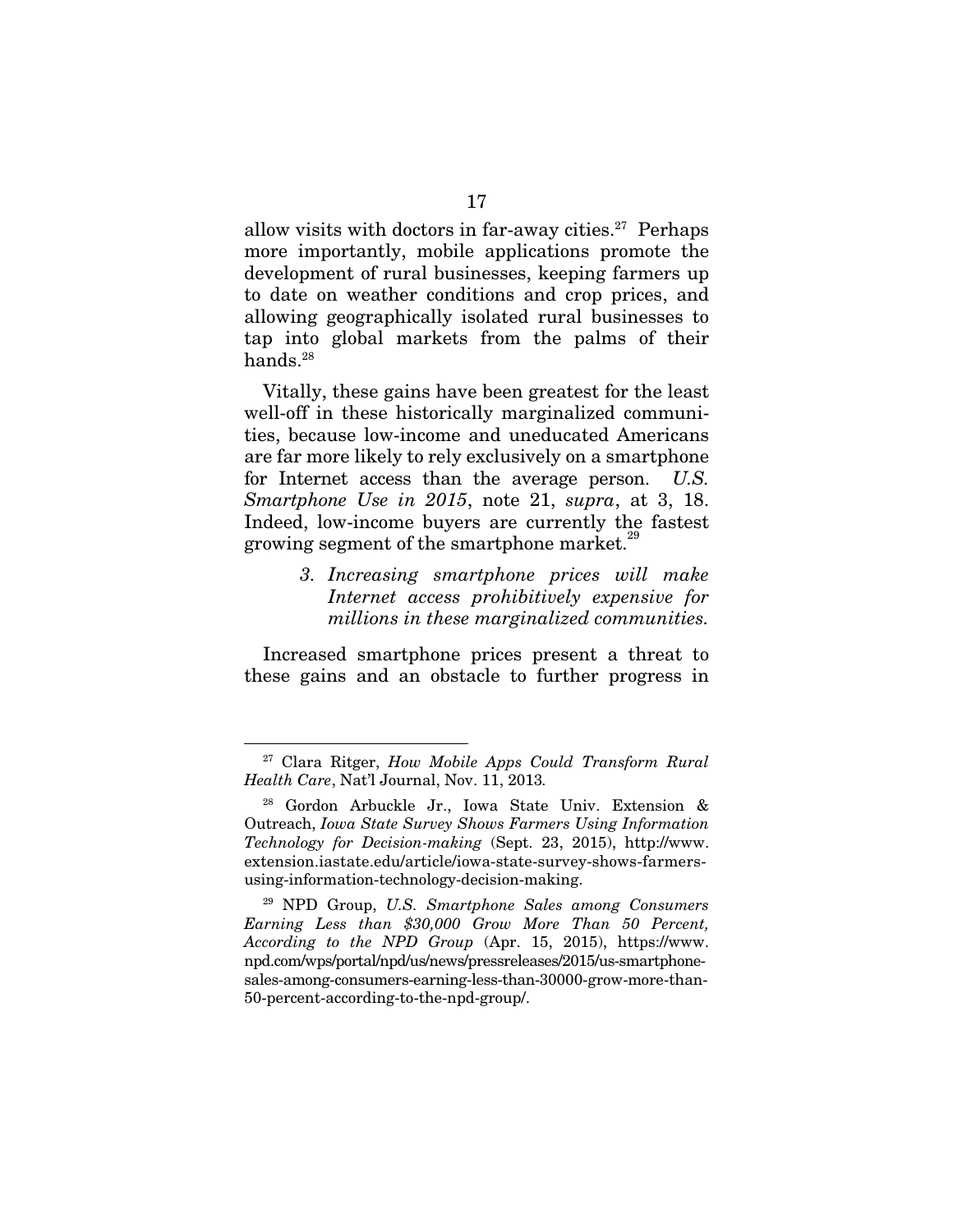Internet adoption for the communities *amici* represent.

The predominant reason minority, rural, and lowincome populations turn to smartphones for Internet access is that mobile Internet is usually far less expensive than a wired broadband connection. Smartphones can be purchased at many locations for under \$100, much cheaper than the hefty price of a home computer.30 And mobile broadband plans usually cost far less than their fixed broadband counterparts.<sup>31</sup> Affordable smartphones therefore enable Internet access for those who might not otherwise be able to afford it.

That said, many who currently rely on smartphones for Internet access can barely afford it, making their connection to the Internet extremely tenuous.<sup>32</sup> Cost is also the leading reason that currently unconnected minority and rural Americans cite for being unable to connect to the Internet. *Expanding Internet Usage*, note 25, *supra*, at 5. Accordingly, price increases brought about as the result of grossly excessive designpatent damages will make Internet access too expensive for many current adopters, and will put the

<sup>30</sup> Lynette Holloway, *Apple vs. Samsung: Could Ruling Widen Digital Divide?*, NewsOne, 2014, http://newsone.com/3004430/ apple-vs-samsung/.

<sup>31</sup> Nick Russo et al., *Open Technology Institute, The Cost of Connectivity 2014* 14, 21 (2014), https://www.newamerica.org/ oti/the-cost-of-connectivity-2014/.

<sup>32</sup> *U.S. Smartphone Use in 2015* 6 (relating that nearly half of those who depend upon smartphones for Internet access have had to cancel their service, and 75 percent "frequently" or "occasionally" reach their data caps).